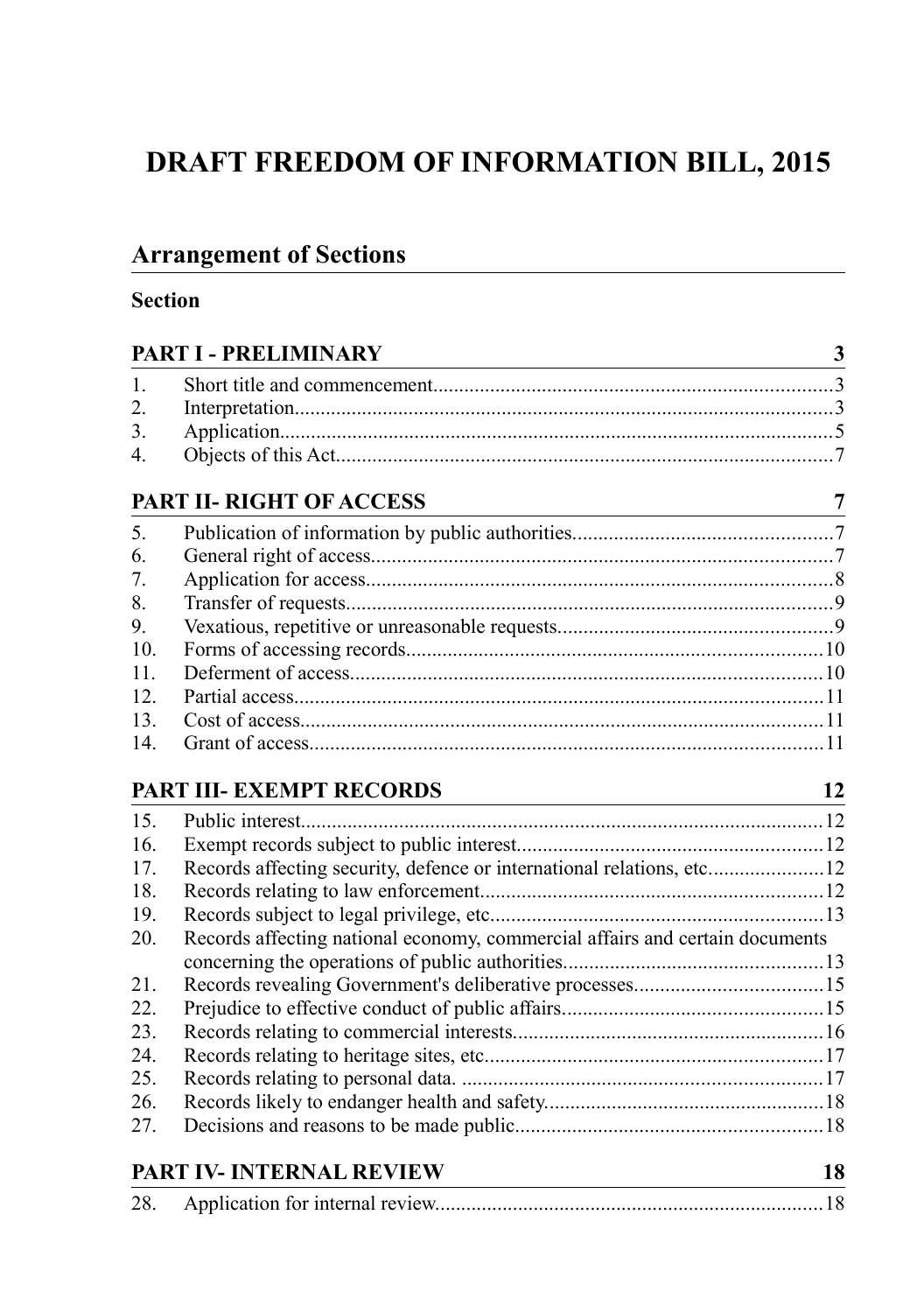| 29. |                                                                              |     |
|-----|------------------------------------------------------------------------------|-----|
|     | PART V- INFORMATION COMMISSIONER<br><u> 1989 - Johann Barbara, martxa al</u> | 19  |
| 30. |                                                                              |     |
| 31. |                                                                              |     |
| 32. |                                                                              |     |
| 33. |                                                                              |     |
| 34. | Funding for Freedom of Information Unit and Accounting20                     |     |
| 35. |                                                                              |     |
| 36. |                                                                              |     |
| 37. |                                                                              |     |
| 38. |                                                                              |     |
|     | PART VI - ENFORCEMENT BY COMMISSIONER                                        | 22  |
| 39. |                                                                              |     |
| 40. |                                                                              |     |
| 41. |                                                                              |     |
| 42. |                                                                              |     |
| 43. |                                                                              |     |
| 44. |                                                                              |     |
| 45. |                                                                              |     |
|     | PART VII- MEASURES TO PROMOTE OPENNESS                                       | 25  |
| 46. |                                                                              |     |
| 47. |                                                                              |     |
| 48. |                                                                              |     |
| 49. |                                                                              |     |
| 50. |                                                                              |     |
|     | PART VIII- MISCELLANEOUS                                                     | 26  |
| 51. | Protection from liability regarding defamation, breach of confidence and     |     |
|     |                                                                              |     |
| 52. |                                                                              |     |
| 53. |                                                                              |     |
| 54. |                                                                              |     |
| 55. |                                                                              |     |
| 56. |                                                                              |     |
| 57. |                                                                              | .28 |
|     | <b>SCHEDULE</b>                                                              | 28  |
|     | <b>OBJECTS AND REASONS</b>                                                   | 30  |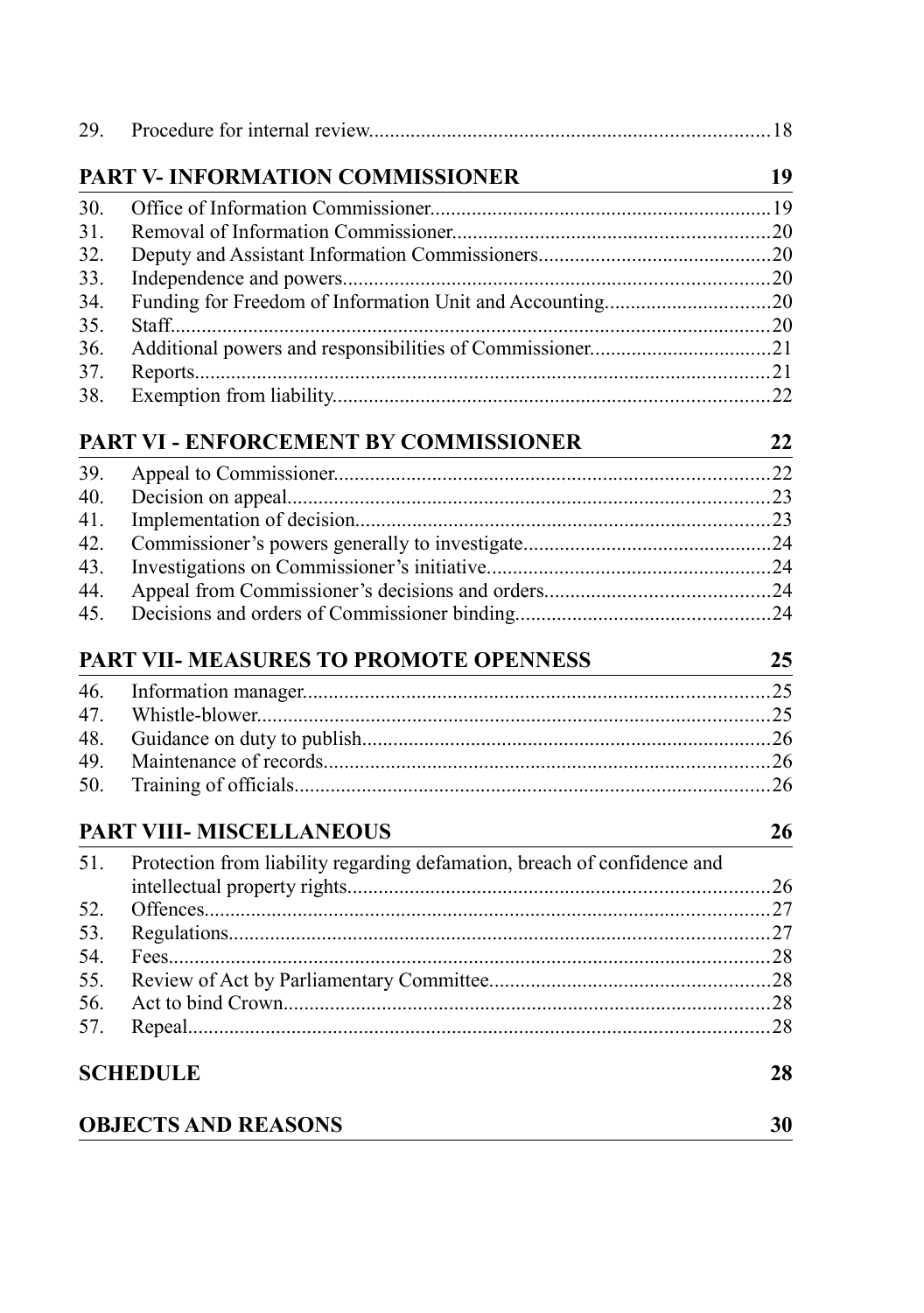

# **DRAFT FREEDOM OF INFORMATION BILL, 2015**

# **A BILL FOR AN ACT TO GIVE TO THE PUBLIC A GENERAL RIGHT OF ACCESS TO RECORDS HELD BY PUBLIC AUTHORITIES AND TO MAKE PROVISION FOR INCIDENTIAL AND CONNECTED PURPOSES**

# **Enacted by the Parliament of The Bahamas**

# <span id="page-2-0"></span>**PART I - PRELIMINARY**

#### **1. Short title and commencement.**

- <span id="page-2-2"></span>(1) This Act may be cited as the Freedom of Information Act, 2015.
- (2) This Act shall come into operation on such date as the Minister may appoint by notice published in the Gazette, and different dates may be so appointed for different provisions.

# **2. Interpretation.**

<span id="page-2-1"></span>In this Act—

- **"appointed day"** means the day appointed pursuant to section 1(2);
- **"chief officer"** means in the case of a Ministry, the Permanent Secretary and in all other cases the head of the respective public authority;
- **"Commissioner"** means the Information Commissioner referred to in section 30:
- **"days"** means a number of days, excluding Saturday, Sunday or a public holiday;
- **"exempt record"** means a record referred to in Part III;
- **"hold" ,** in relation to a record under this Act, means in a public authority's possession, custody or control;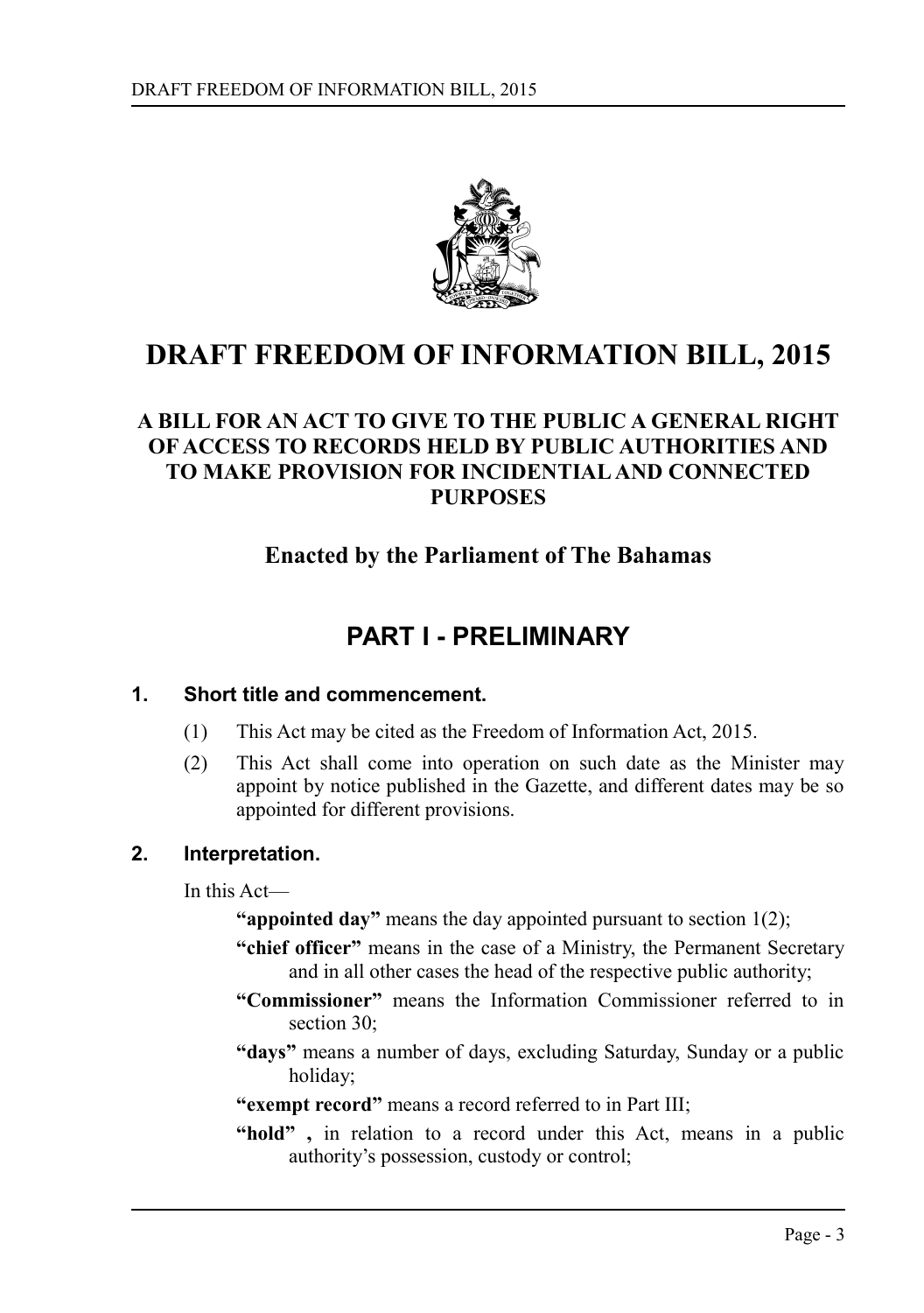- **"information manager"** means the person appointed as such under section 46<sup> $\cdot$ </sup>
- **"Minister**" means the Minister who has been assigned responsibility for government information;

**"public authority"** means —

—

- (a) a Ministry or Department of Government;
- (b) a statutory body or authority, whether incorporated or not;
- (c) a public corporation which—
	- (i) is wholly owned by the Government or in which the Government holds more than fifty per cent of the shares; or
	- (ii) is specified in an Order under section  $3(2)$ ;
- (d) any other body or organization specified in an Order under section  $3(2)$ ;

**"public corporation"** means a corporation in which the government has a controlling interest and includes a subsidiary of such corporation;

#### **"public interest**" includes, but is not limited to things that may or tend to

- (a) promote greater public understanding of the processes or decisions of public authorities;
- (b) promote the accountability of and within Government;
- (c) promote accountability for public expenditure or the more effective use of public funds;
- (d) promote justice to an individual;
- (e) facilitate public participation in decision making by the Government;
- (f) improve the quality of services provided by the Government and the responsiveness of Government to the needs of the public or any sector of the public;
- (g) deter or reveal wrongdoing or maladministration, including but not limited to the unauthorized use of public funds;'
- (h) deter or reveal abuse of authority or neglect in the performance of official duty;
- (i) reveal information relating to the health and safety of the public,or the quality of the environment or heritage sites, or measures to protect any of those matters; or
- (j) reveal untrue, incomplete or misleading information or acts of a public authority;

**"record"** means information held in any form including—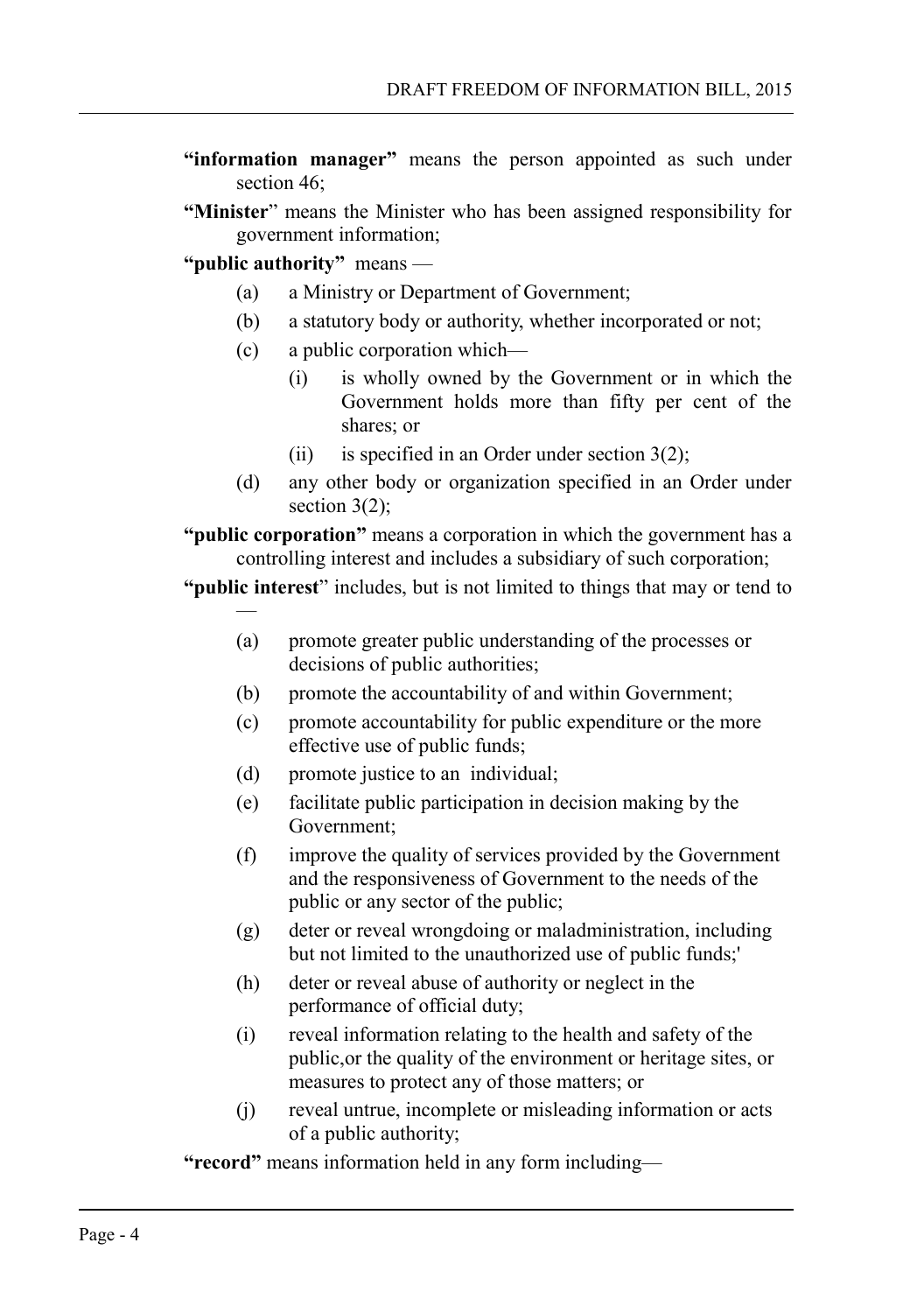- (a) a record in writing;
- (b) a map, plan, graph or drawing;
- (c) a photograph;
- (d) a disc, tape, sound track or other device in which sounds or other data are embodied, whether electronically or otherwise, so as to be capable (with or without the aid of some other equipment) of being reproduced therefrom;
- (e) any film (including microfilm), negative, tape or other device in which one or more visual images are embodied whether electronically or otherwise, so as to be capable (with or without the aid of some other equipment) of being reproduced therefrom,

held by a public authority in connection with its functions as such, whether or not it was created by that public authority or before the commencement of this Act;

- **"relevant decision"** means a decision made in relation to the disclosure or otherwise of a record;
- **"responsible Minister"** in relation to a public authority means the Minister of government who has ministerial responsibility for the public authority that holds the record.

#### **3. Application.**

- <span id="page-4-0"></span>(1) Subject to subsection (2), this Act applies to—
	- (a) public authorities; but this paragraph shall not be read so as to allow access to records containing information that may not be disclosed under—
		- (i) section 38 of the Central Bank of The Bahamas Act (*Ch. 351*);
		- (ii) section 28 of the Securities Industry Act, 2011 (*No. 10 of 2011*);
		- (iii) section 74 of the Insurance Act (*Ch. 347*);
		- (iv) section 45 of the Financial Transaction Reporting Act (*Ch. 368*),

and any other body or class of information which the Minister may, by Order, specify;

- (b) records, regardless of the date when they were created.
- (2) The Minister may, after consulting the entity concerned where he considers such consultation appropriate, by Order, declare , that this Act shall apply to—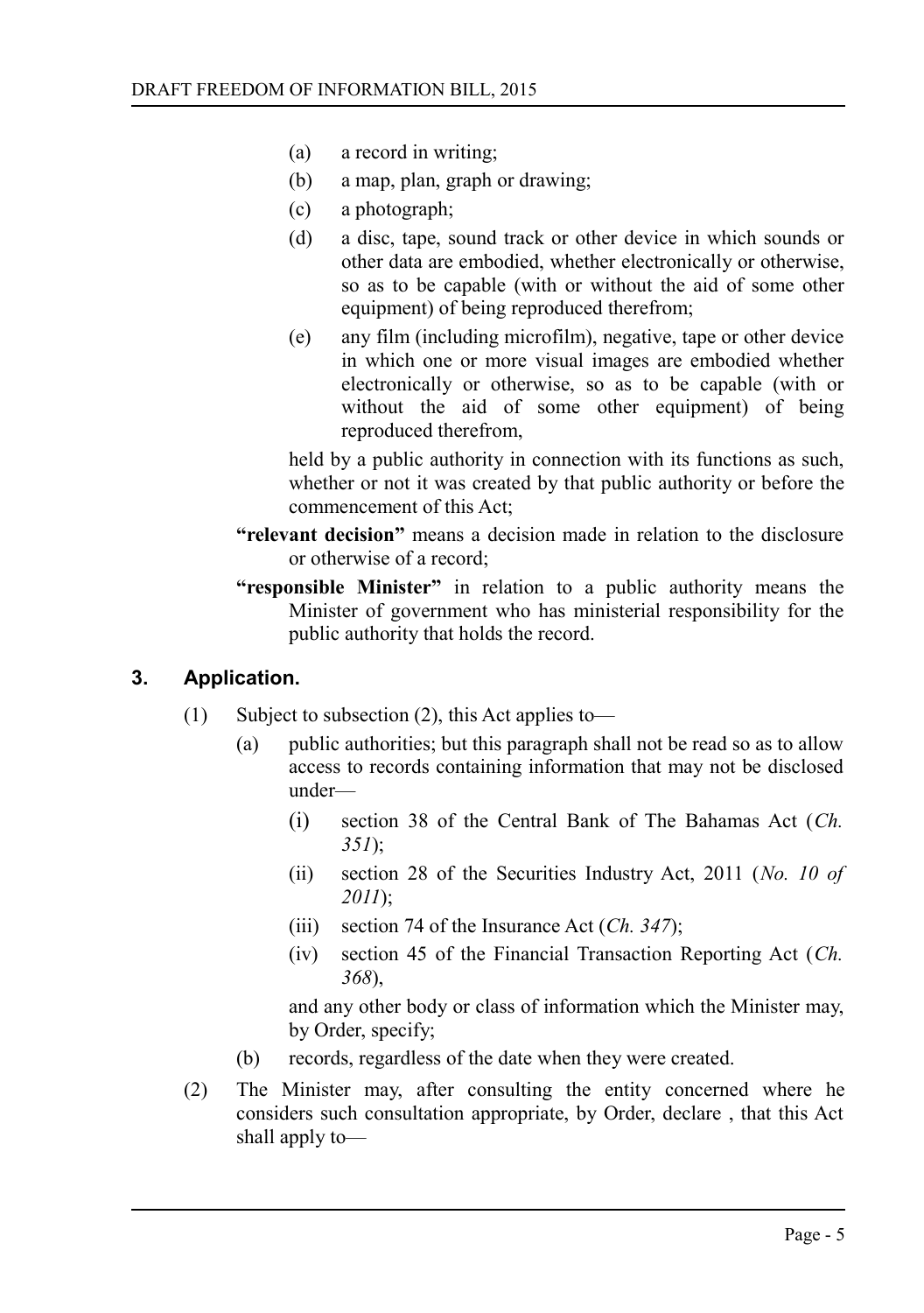- (a) such companies, in addition to those specified in paragraph (c) (i) of the definition of "public authority", as may be specified in the Order;
- (b) any other body or organization which provides services of a public nature which are essential to the welfare of the Bahamian society, or to such aspects of their operations as may be specified in the Order;
- (c) any other body or organization which receives government appropriations on a regular basis.
- (3) An Order under subsection (2) may be made subject to such exceptions, adaptations or modifications, as the Minister may consider appropriate.
- (4) The Minister may, by Order, declare that the application of this Act in relation to any public corporation specified in paragraph (c) (i) of the definition of "public authority" shall be subject to such exceptions, adaptations or modifications as the Minister may consider appropriate and such Order shall be subject to affirmative resolution of both Houses of Parliament.
- (5) This Act does not apply to—
	- (a) the judicial functions of—
		- (i) a court;
		- (ii) the holder of a judicial office or other office connected with a court;
	- (b) the security or intelligence services (as defined in subsection (7)) in relation to their strategic intelligence gathering activities or operational intelligence gathering activities;
	- (c) such statutory body or authority as the Minister may specify by Order;
	- (d) private holdings of the National Archives where the contract or other arrangements under which the holdings are held does not allow disclosure in the circumstances prescribed under this Act.
- (6) This Act applies to records of an administrative nature held in a registry or other office of a court.
- (7) In subsection (5), "security or intelligence services" includes—
	- (a) the Royal Bahamas Police Force;
	- (b) the Royal Bahamas Defence Force;
	- (c) the Department of Customs;
	- (d) the Department of Immigration;
	- (e) the Financial Intelligence Unit; and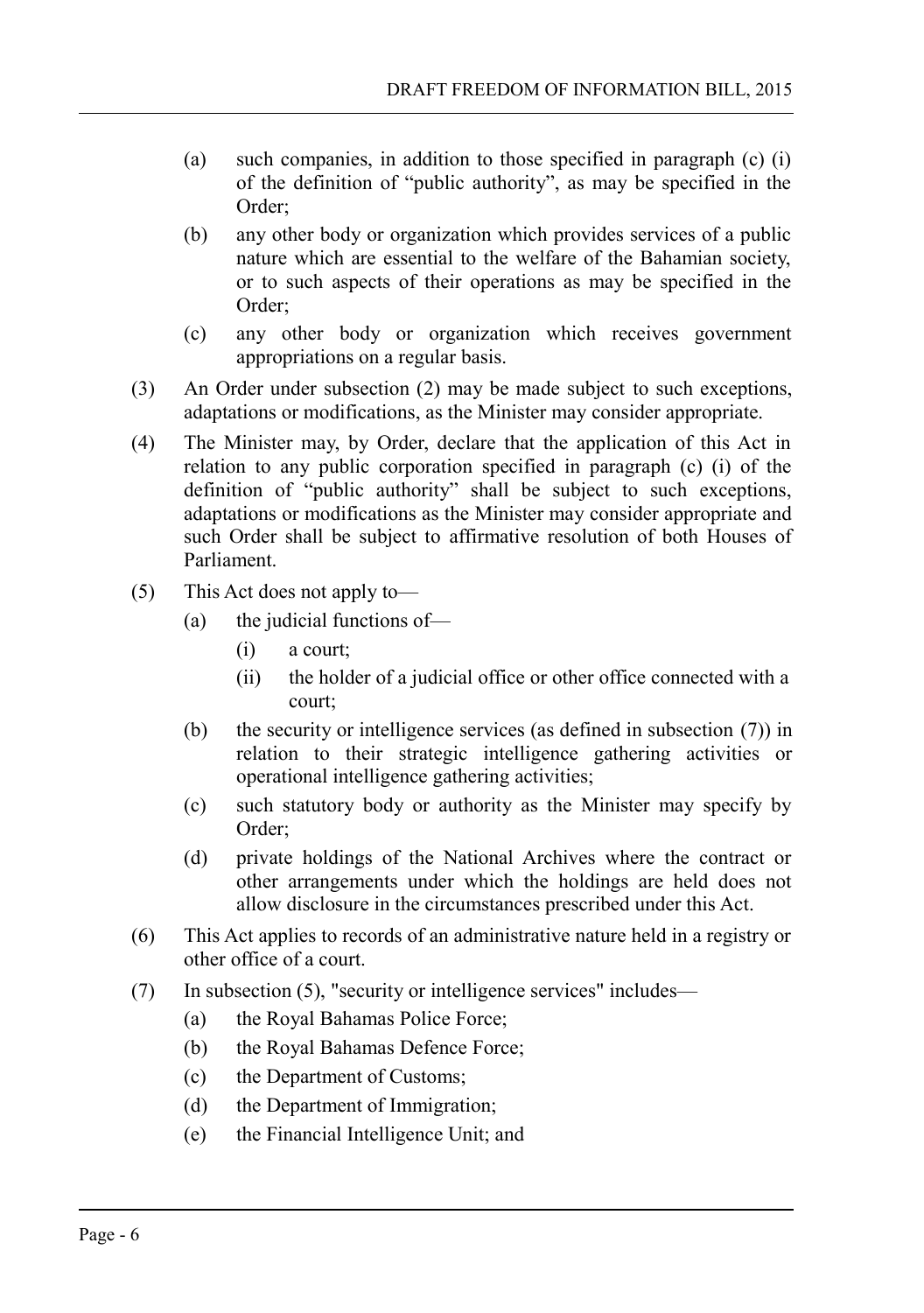(f) any other statutory body or authority which the Minister, in consultation with the Minister responsible for National Security, may by Order designate.

# **4. Objects of this Act.**

<span id="page-6-3"></span>The objects of this Act are to reinforce and give further effect to certain fundamental principles underlying the system of constitutional democracy, namely—

- (a) governmental accountability;
- (b) transparency; and
- (c) public participation in national decision making,

by granting to the public a general right of access to records held by a public authority, subject to exemptions which balance that right against the public interest in exempting from disclosure governmental or commercial information.

# <span id="page-6-2"></span>**PART II- RIGHT OF ACCESS**

#### **5. Publication of information by public authorities.**

- <span id="page-6-1"></span>(1) A public authority shall cause to be published within twelve months of—
	- (a) the appointed day;
	- (b) its establishment; or
	- (c) the coming into operation of an Order under section 3(2) which specified that authority,

whichever is later, an initial statement of its organization and functions, containing the information specified in the *Schedule*.

- (2) The *Schedule* applies for the purposes of informing the public of the information to be published by a public authority.
- (3) The information required under subsection (1) shall be published in such manner and be updated with such frequency as may be prescribed in regulations.
- (4) The Minister may by Order amend the *Schedule*.

#### **6. General right of access.**

- <span id="page-6-0"></span>(1) Subject to the provisions of this Act, every—
	- (a) Bahamian citizen;
	- (b) permanent resident within the meaning of the Immigration Act (*Ch. 191*);
	- (c) body incorporated or registered under the laws of The Bahamas;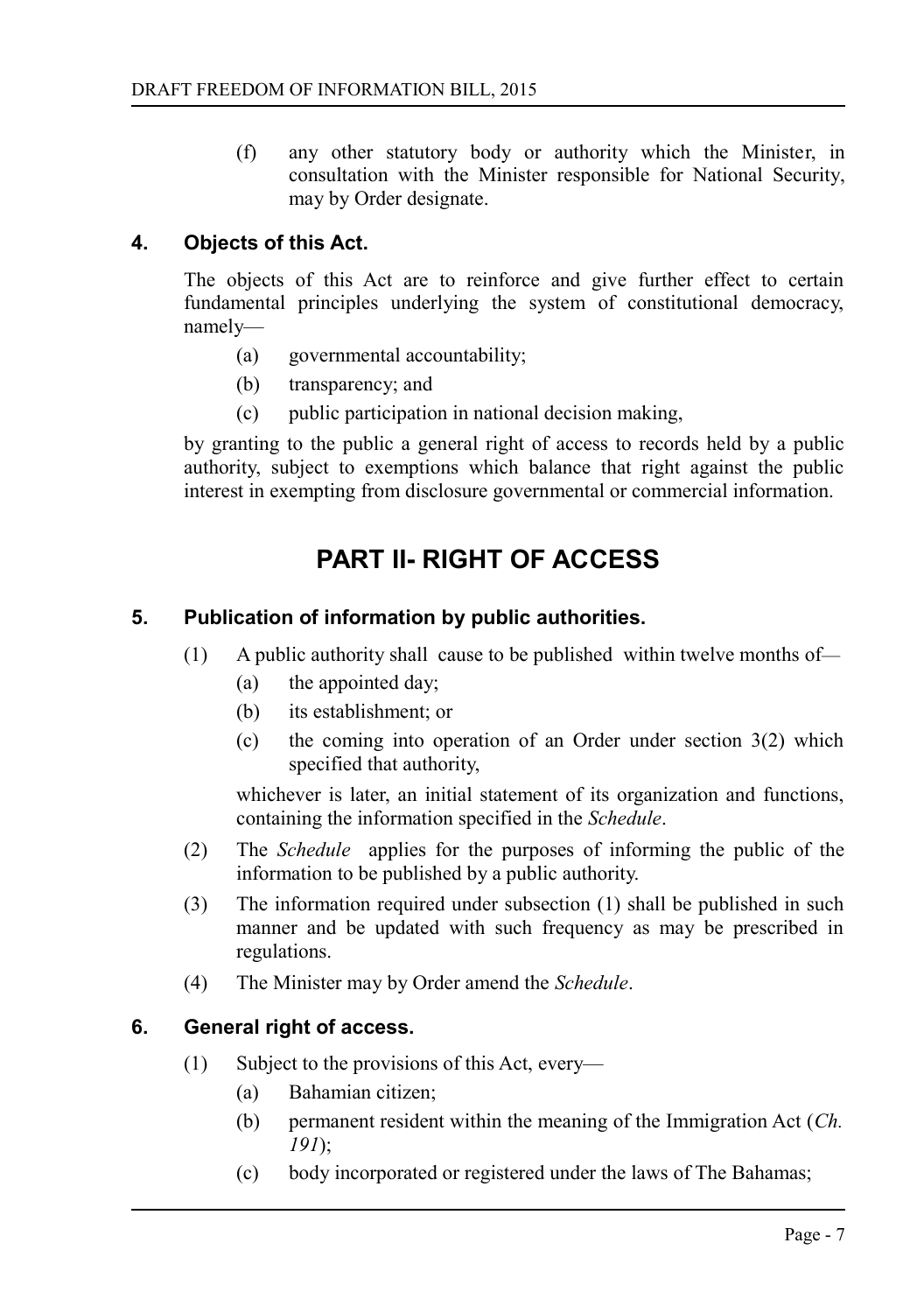- (d) partnership or other unincorporated association formed under the laws of The Bahamas; or
- (e) person who does not fall within paragraph (b), (c) or (d) but maintains in The Bahamas an office, branch or agency through which he carries on any business activity,

shall have a right to obtain access to a record other than an exempt record.

- (2) The Minister may, by Order, at the direction of the Cabinet, extend the right to be given access to a record, other than an exempt record, to a person not referred to in subsection (1) and may set such conditions as the Minister deems appropriate.
- (3) The exemption of a record or part thereof from disclosure shall not apply after the record has been in existence for thirty years unless otherwise stated in this Act.
- (4) An applicant for access to a record shall not be required to give any reason for requesting access to the record.
- (5) Where a record is—
	- (a) open to access by the public pursuant to any other written law as part of a public register or otherwise; or
	- (b) available for purchase by the public in accordance with administrative procedures established for that purpose,

access to that record shall be obtained in accordance with the provisions of that written law or of those administrative procedures.

# **7. Application for access.**

- <span id="page-7-0"></span>(1) A person who wishes to obtain access to a record shall make an application to the public authority which holds the record, using the application form set out in the *First Schedule* of the Freedom of Information (General) Regulations*,* 2015
- (2) An application under subsection (1)—
	- (a) shall be made in writing addressed to the information manager and may be transmitted by way of facsimile or electronic mail; and
	- (b) shall provide such information concerning the record as is reasonably necessary to enable the public authority to identify it.
- (3) A public authority shall—
	- (a) acknowledge receipt of every application made in the prescribed manner as set out in the regulations;
	- (b) if requested, assist the applicant in identifying the records to which the application relates;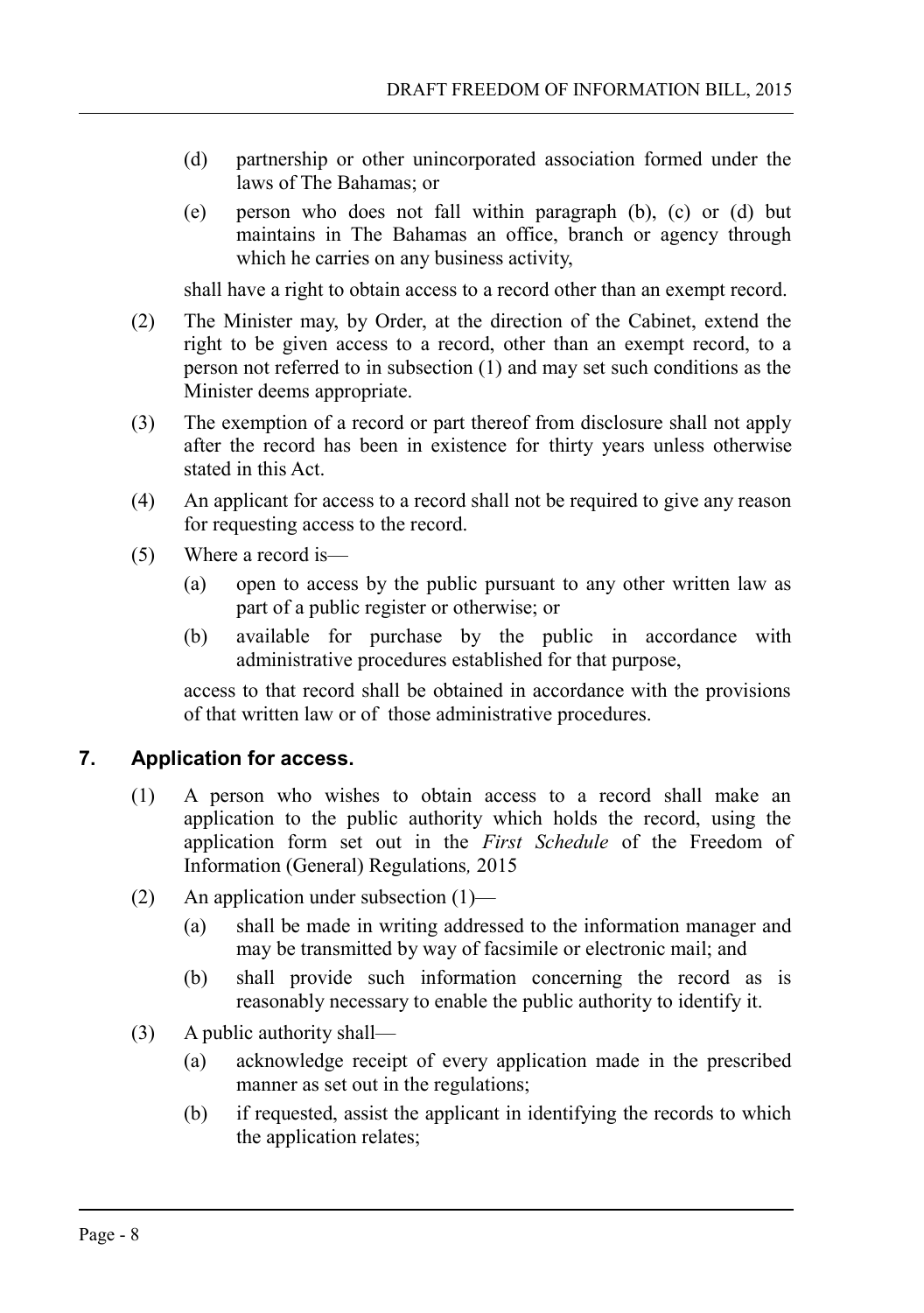- (c) where the information provided by the applicant is not reasonably adequate to identify the record, afford the applicant a reasonable opportunity to consult with the authority with a view to reformulating the application so that the record can be identified.
- (4) A public authority shall respond to an application as soon as reasonably practical, but not later than—
	- (a) thirty days after the date of receipt of the application; or
	- (b) in the case of an application transferred to it by another public authority pursuant to section 8, thirty days after receipt of the application from the originating public authority,

however, a public authority may extend the period for responding by one further period, not exceeding thirty days, in a case where there is reasonable cause for such extension.

- (5) Where the public authority decides to refuse, defer, or extend the response period, it shall state on the application—
	- (a) the reasons for so doing; and
	- (b) any options available to an applicant.

# **8. Transfer of requests.**

- <span id="page-8-1"></span>(1) Where an application is made to a public authority for a record—
	- (a) that is held by another public authority; or
	- (b) the subject matter of which is more closely connected with the functions of another public authority,

the first mentioned public authority shall transfer the application or such part of it as may be appropriate to the other public authority, and shall inform the applicant of the transfer in such period as shall be prescribed in regulations.

(2) A transfer of an application pursuant to subsection (1) shall be made as soon as practicable but not later than fourteen days after the date of receipt of the application.

#### **9. Vexatious, repetitive or unreasonable requests.**

- <span id="page-8-0"></span>(1) A public authority is not required to comply with a request where—
	- (a) the request is vexatious;
	- (b) the public authority has recently complied with a substantially similar request from the same person;
	- (c) compliance with the request would unreasonably and substantially divert its resources;
	- (d) the information requested is already in the public domain.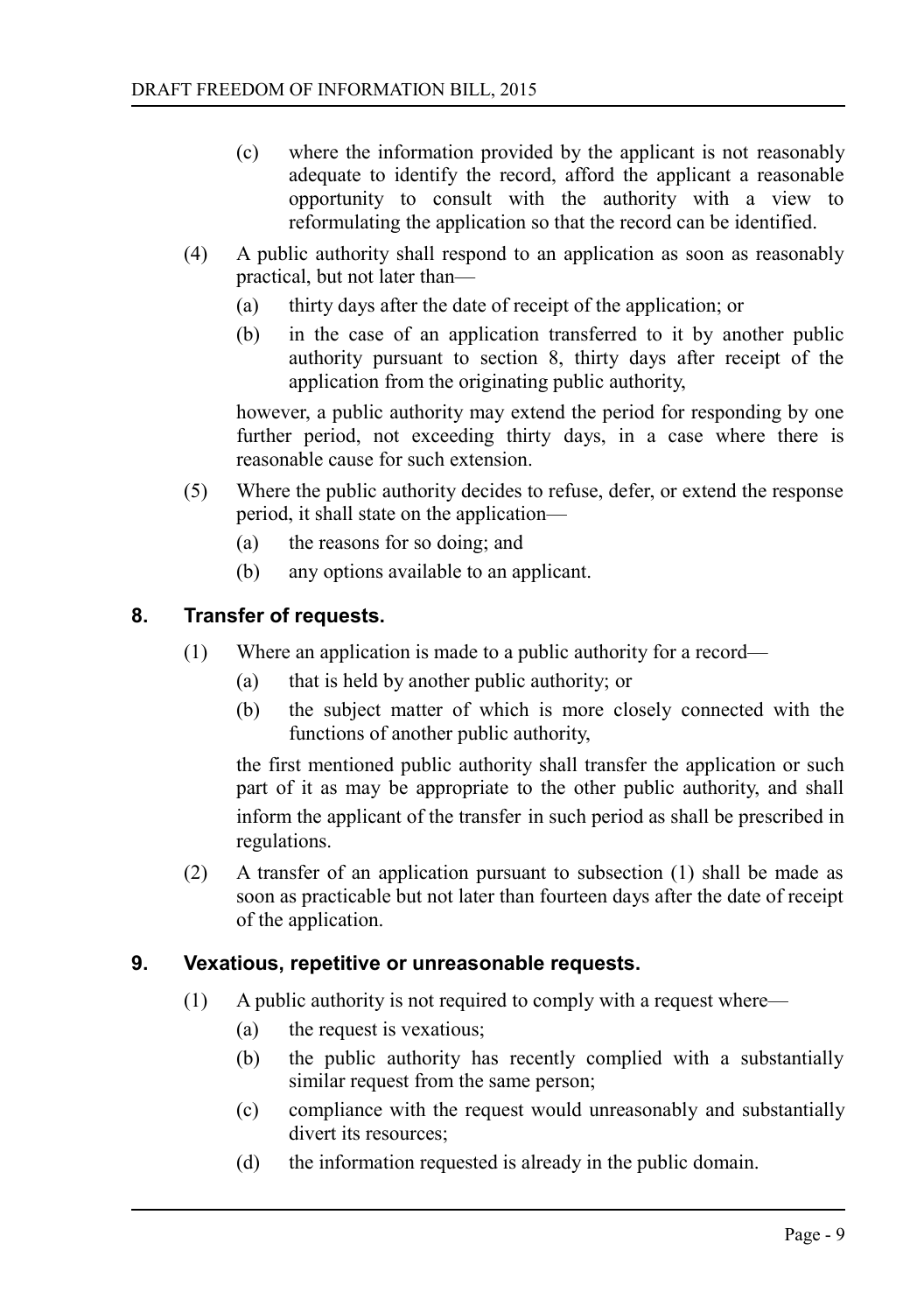(2) The Commissioner shall publish guidelines in relation to requests under this section.

### **10. Forms of accessing records.**

- <span id="page-9-1"></span>(1) Access to a record may be granted to an applicant in one or more of the following forms—
	- (a) in the case of a record in printed form, the applicant may be afforded a reasonable opportunity to inspect the record or may be provided with a copy of the record;
	- (b) in the case of a record from which sounds or visual images are capable of being reproduced, arrangements may be made for the applicant to hear the sounds or view the visual images;
	- (c) in the case of a record by which or in which words are—
		- (i) recorded in a manner in which they are capable of being reproduced in the form of sound and images; or
		- (ii) contained in the form of shorthand writing or in codified form,

the applicant may be furnished with a transcript of the data or the words, sounds and images recorded or contained in that record.

- (2) Subject to subsection (3), where an applicant requests that access be given in a particular form, access shall be given in that form.
- (3) A public authority may grant access in a form other than that requested by an applicant if the grant of access in the form requested would—
	- (a) be detrimental to the preservation of the record, or be inappropriate, having regard to its physical state;
	- (b) constitute an infringement of intellectual property rights subsisting in any matter contained in the record.
- (4) Copies of records to which access is granted shall be authenticated by the information manager and in such manner as may be determined by the Attorney-General.

# **11. Deferment of access.**

- <span id="page-9-0"></span>(1) A public authority may defer the grant of access to a record—
	- (a) until the expiration of any period that the law specifies as the time within which a record must be published;
	- (b) if the record was prepared for presentation to Parliament or for the purpose of being made available to a particular person or body, until it has been presented or made available to that person of body;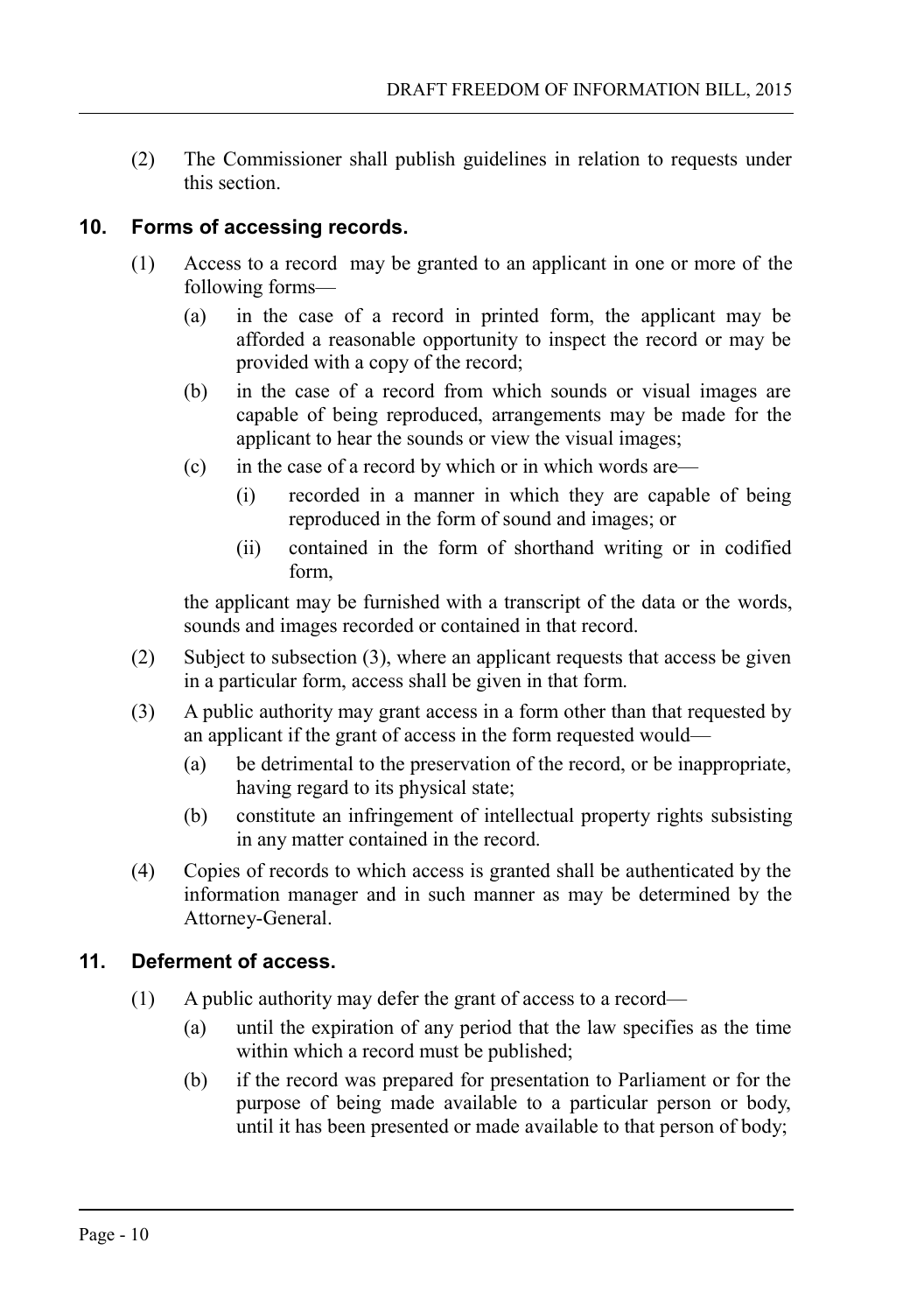- (c) if it would be in the public interest to release the record after an event has occurred or a period of time has passed.
- (2) Where a public authority decides to defer access in accordance with subsection (1), it shall inform the applicant of that decision and shall, where possible, indicate to him the period during which the deferment will operate.

#### **12. Partial access.**

- <span id="page-10-2"></span>(1) Where an application is made to a public authority for access to a record which contains exempt material, the authority shall grant access to a copy of the record with the exempt material deleted therefrom.
- (2) A public authority which grants access to a copy of a record in accordance with this section shall—
	- (a) inform the applicant that the copy contained exempt material which has been deleted; and
	- (b) inform the applicant of the statutory provision by virtue of which the deleted material is deemed to be exempt material.

#### **13. Cost of access.**

- <span id="page-10-1"></span>(1) No fee shall be charged by a public authority in respect of a request for access to a record.
- (2) Access to a record is conditional upon the payment by the applicant of the prescribed fee, as set out in the Regulations, for reproducing or preparing the record.
- (3) The fees payable by the applicant shall be commensurate with the cost incurred in making the record available.
- (4) The Minister may make regulations providing—
	- (a) for fees and the manner in which fees are to be calculated;
	- (b) maximum fees payable;
	- (c) that no fee is to be charged in relation to certain cases.

#### **14. Grant of access.**

<span id="page-10-0"></span>Subject to this Act, where—

- (a) an application is made in accordance with section 7 for access to a record which may be disclosed under this Act; and
- (b) the cost incurred by the public authority in granting access has been paid by the applicant,

access to the record shall be granted in accordance with this Act.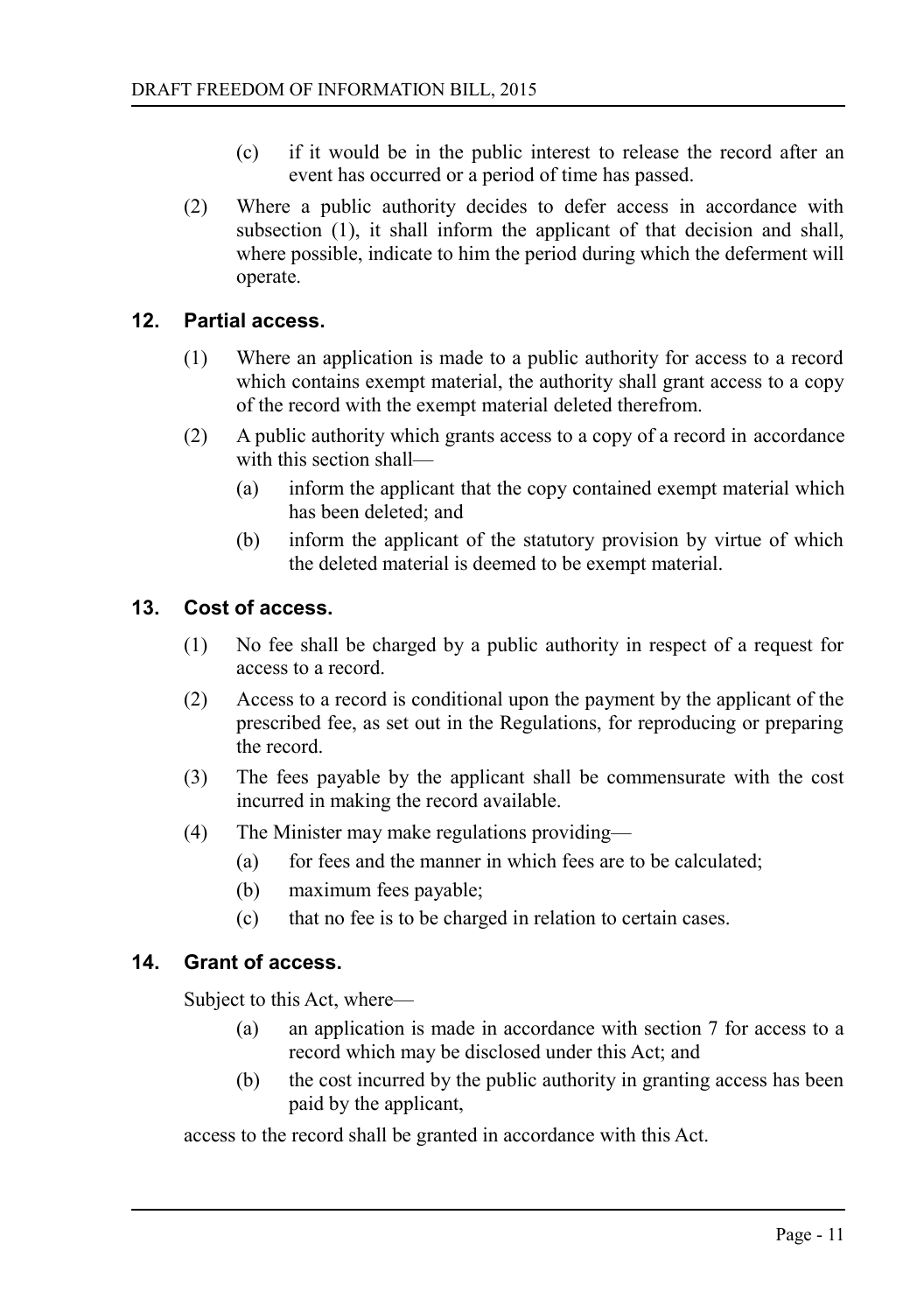# <span id="page-11-4"></span>**PART III- EXEMPT RECORDS**

### **15. Public interest.**

- <span id="page-11-3"></span>(1) For the purposes of this Act, the test of whether the disclosure by a public authority of a record is in the public interest is whether the public interest would, on balance, be better served by disclosure than by non-disclosure.
- (2) Nothing in this Act limits any public interest considerations in favour of the disclosure of records that may be taken into account for the purpose of determining whether there is an overriding public interest against disclosure.
- (3) Public interest considerations shall be set out in regulations prescribed.
- (4) The Information Commissioner issue guidelines about public interest considerations— ,
	- (a) in favour of the disclosure of records held by a public authority; and
	- (b) against the disclosure of records held by a public authority,

for the assistance of public authorities, based on international best practices.

### **16. Exempt records subject to public interest.**

<span id="page-11-2"></span>Notwithstanding that a record falls within sections 20,  $22(1)(b)$  and (d), 23, 24, and 26, access shall be granted to the record if such access would be in the public interest.

# **17. Records affecting security, defence or international relations, etc.**

<span id="page-11-1"></span>Records are exempt from disclosure if—

- (a) the disclosure thereof would prejudice the security, defence or international relations of The Bahamas;
- (b) the records contain information communicated in confidence between the Government—
	- (i) and a foreign government;
	- (ii) and an international organization.

# **18. Records relating to law enforcement.**

- <span id="page-11-0"></span>(1) Records relating to law enforcement are exempt from disclosure if their disclosure would, or could reasonably be expected to—
	- (a) endanger any person's life or safety;
	- (b) affect—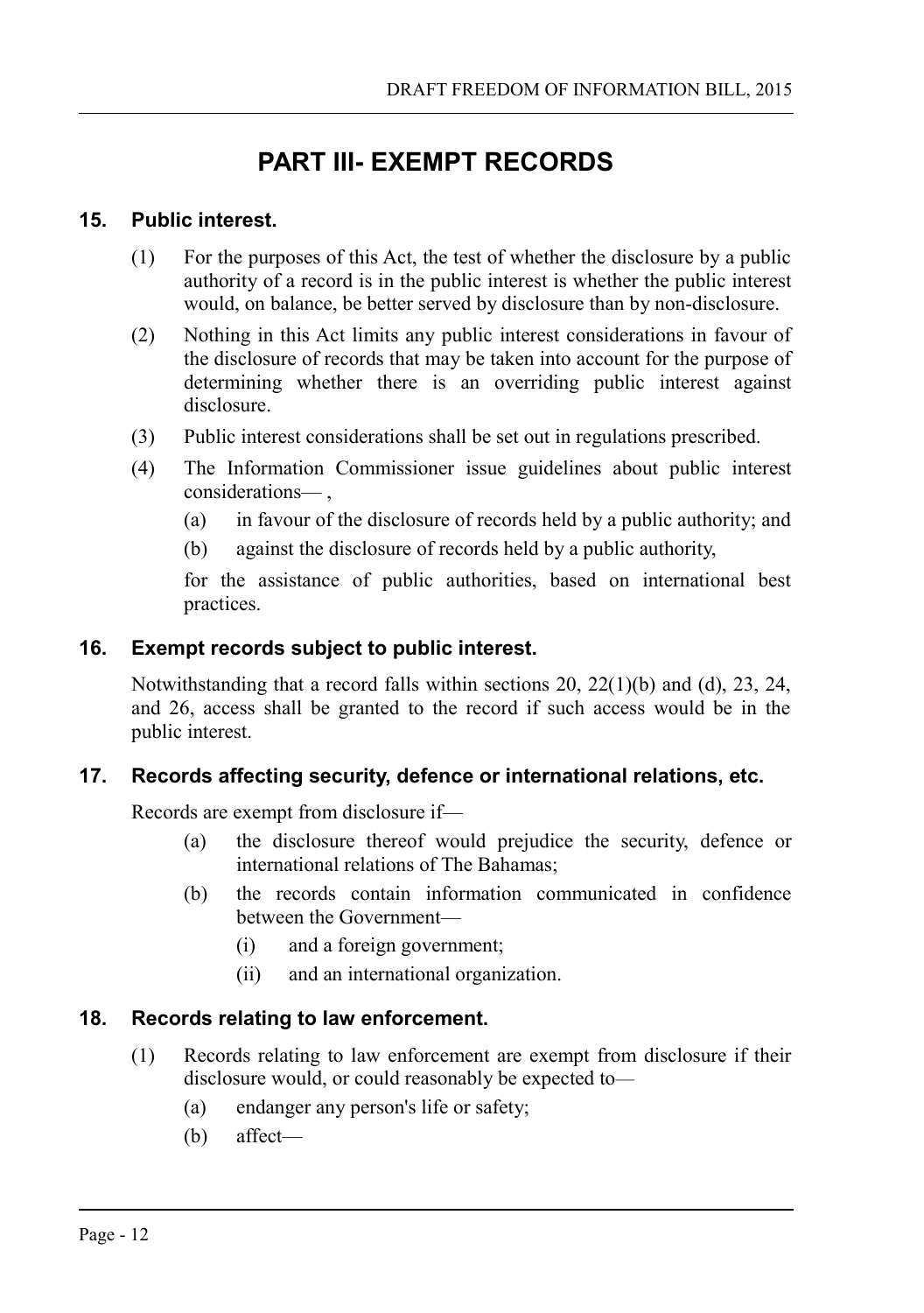- (i) the conduct of an investigation or prosecution of a breach or possible breach of the law; or
- (ii) the trial of any person or the adjudication of a particular case;
- (c) disclose, or enable a person to ascertain, the existence or identity of a confidential source of information, in relation to law enforcement;
- (d) reveal lawful methods or procedures for preventing, detecting, investigating or dealing with matters arising out of breaches or evasions of the law, where such revelation would, or could be reasonably likely to, prejudice the effectiveness of those methods or procedures;
- (e) facilitate the escape of a person from lawful detention; or
- (f) jeopardize the security of a prison or detention facility.
- (2) This section does not apply to any record that is—
	- (a) a record revealing that the scope of a law enforcement investigation has exceeded the limits imposed by the law;
	- (b) a record revealing the use of illegal methods or procedures for preventing, detecting, investigating or dealing with matters arising out of breaches or evasions of the law;
	- (c) a record containing any general outline of the structure of any programme adopted by a public authority for investigating breaches of, or enforcing or administering the law;
	- (d) a report on the degree of success achieved in any programme adopted by a public authority for investigating breaches of, or administering the law;
	- (e) a report prepared in the course of routine law enforcement inspections or investigations by a public authority which has the function of enforcing and regulating compliance with a particular law other than the criminal law;
	- (f) a report on a law enforcement investigation, where the substance of the report has been disclosed to the person who, or body which, was the subject of the investigation, if it is in the public interest that access to the record should be granted under this Act.

# **19. Records subject to legal privilege, etc.**

<span id="page-12-0"></span>A record is exempt from disclosure if—

- (a) it would be privileged from production in legal proceedings on the ground of legal professional privilege; or
- (b) the disclosure thereof would
	- (i) constitute an actionable breach of confidence;
	- (ii) be in contempt of court; or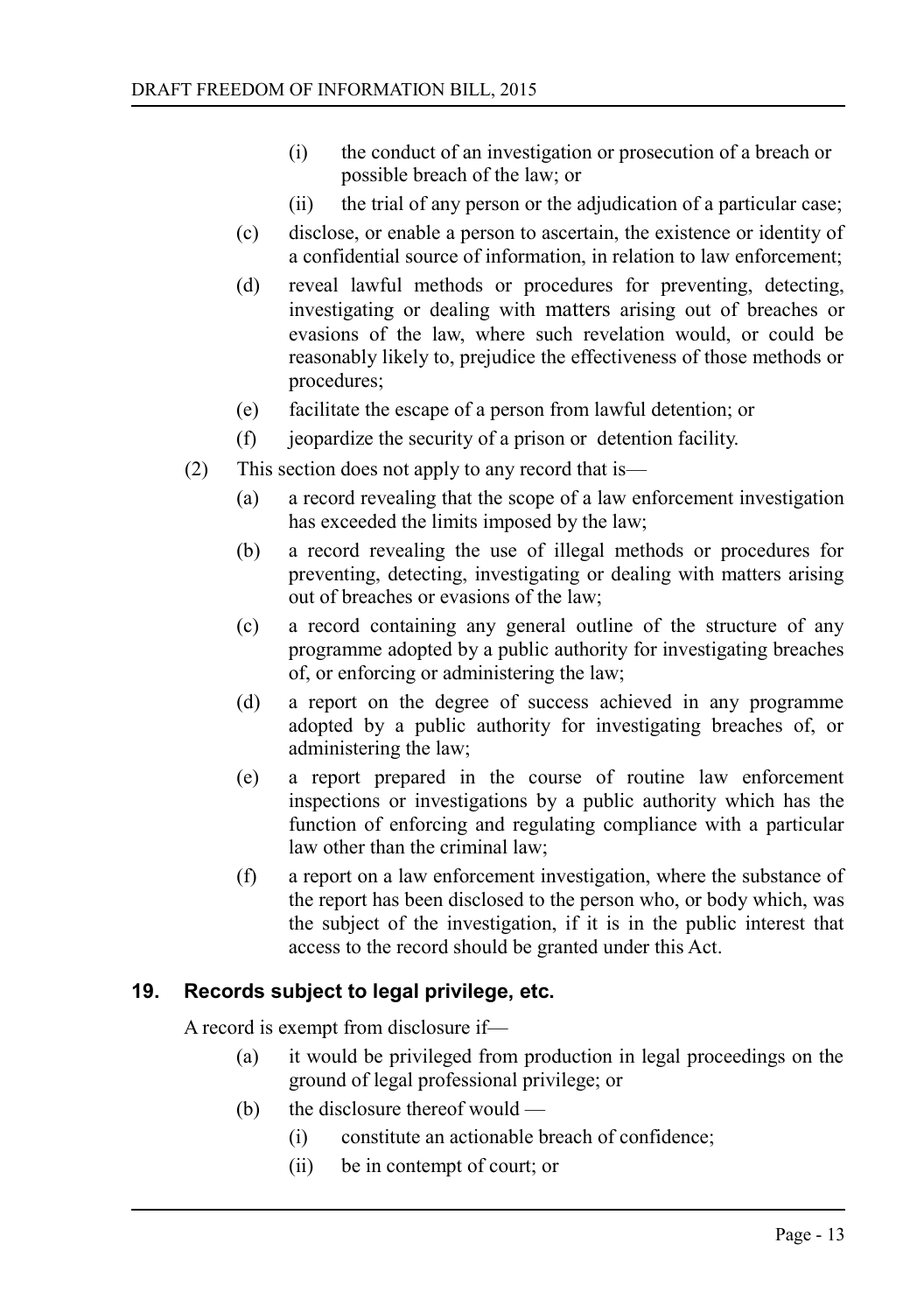(iii) infringe the privileges of Parliament.

### <span id="page-13-0"></span>**20. Records affecting national economy, commercial affairs and certain documents concerning the operations of public authorities.**

- (1) A record is exempt from disclosure if—
	- (a) its premature disclosure under this Act would be contrary to the public interest by reason that the disclosure would be reasonably likely to have a substantial adverse effect on the economy, including but not limited to the premature disclosure of proposed introduction, abolition or variation of any tax, duty, interest rate, exchange rate or instrument of economic management;
	- (b) its disclosure under this Act would be contrary to the financial interests of the public authority by giving an unreasonable advantage to any person in relation to a contract which that person is seeking to enter into with the public authority for the acquisition or disposal of property or the supply of goods or services;
	- (c) its disclosure under this Act, by revealing information to a competitor of the public authority, would be likely to prejudice the lawful commercial activities of the public authority;
	- (d) subject to subsection (4), it contains information obtained by a public authority from a third party who has consistently treated it as confidential and the disclosure of that information to a competitor of a third party, would be likely to prejudice the lawful commercial or professional activities of the third party;
	- (e) its disclosure under this Act would be contrary to instructions issued to, or provided for the use or guidance of, officers of a public authority on the procedures followed or the criteria to be applied in negotiations, including financial, commercial and labour negotiations, and in the execution of contracts.
- (2) Subsections (1) (c) and (d) do not apply to the disclosure of information which—
	- (a) relates to the quality, suitability or safety of the goods or services supplied by the public authority if the prejudice referred to in subsection  $(1)(c)$  or  $(d)$ , as the case may be, would be likely to result from the exercise of more informed choice by persons seeking to acquire those goods or services; or
	- (b) consists of the results of any investigation carried out by, or any information supplied to, the public authority concerning a public safety hazard.
- (3) For the purposes of subsection (2)(b) "public safety hazard" includes the hazard to the public associated—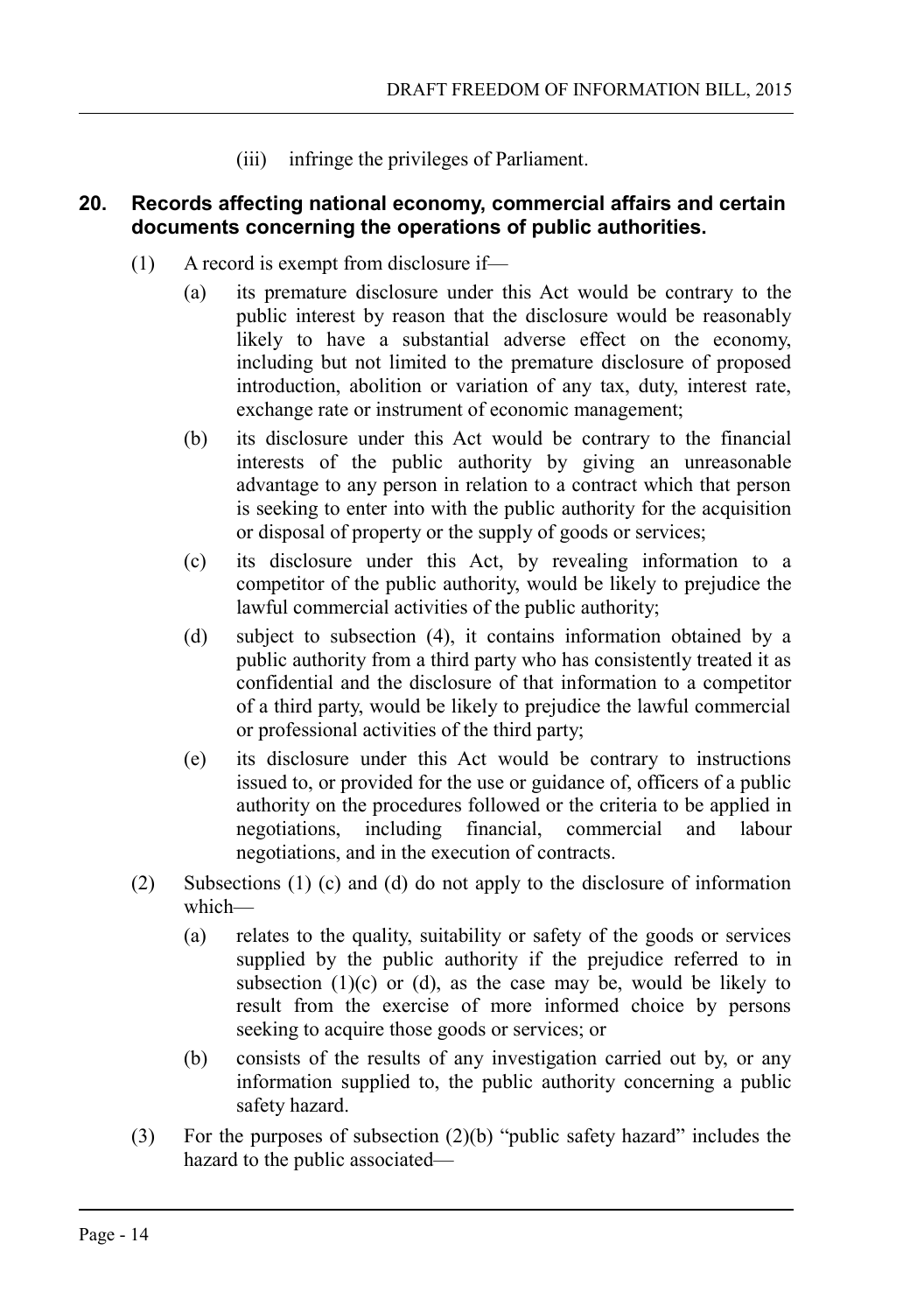- (a) with any product that is offered for sale or otherwise available to the public;
- (b) with any substance that is released into the environment or workplace;
- (c) with any substance that is present in food intended for human consumption;
- (d) with any form of public transportation or any installation or manufacturing process or substance used therein,

and for the purposes of this subsection "the public" includes persons in their place of work.

(4) A record referred to in subsection(1) (d) is not an exempt record if the third party has consented to its disclosure to the applicant.

# **21. Records revealing Government's deliberative processes.**

- <span id="page-14-1"></span>(1) Subject to subsection (3), a record is exempt from disclosure if it contains —
	- (a) opinions, advice or recommendations prepared for;
	- (b) a record of consultations or deliberations arising in the course of,

proceedings of the Cabinet or of a committee thereof.

- (2) Consultations or deliberations between the Prime Minister and the Governor-General shall be exempt from disclosure.
- (3) Subsection (1) shall not apply to documents that are appended to records under this section which contain—
	- (a) material of a purely factual nature;
	- (b) analysis of factual information;
	- (c) technical data;
	- (d) statistical information.

# **22. Prejudice to effective conduct of public affairs.**

- <span id="page-14-0"></span>(1) A record is exempt from disclosure if—
	- (a) its disclosure would, or is would be likely to prejudice the maintenance of the convention of collective responsibility of Ministers;
	- (b) its disclosure would or would be likely to inhibit the free and frank exchange of views for the purposes of deliberation;
	- (c) it is legal advice given by or on behalf of the Attorney-General; or
	- (d) its disclosure would otherwise prejudice, or would be likely to otherwise prejudice, the effective conduct of public affairs.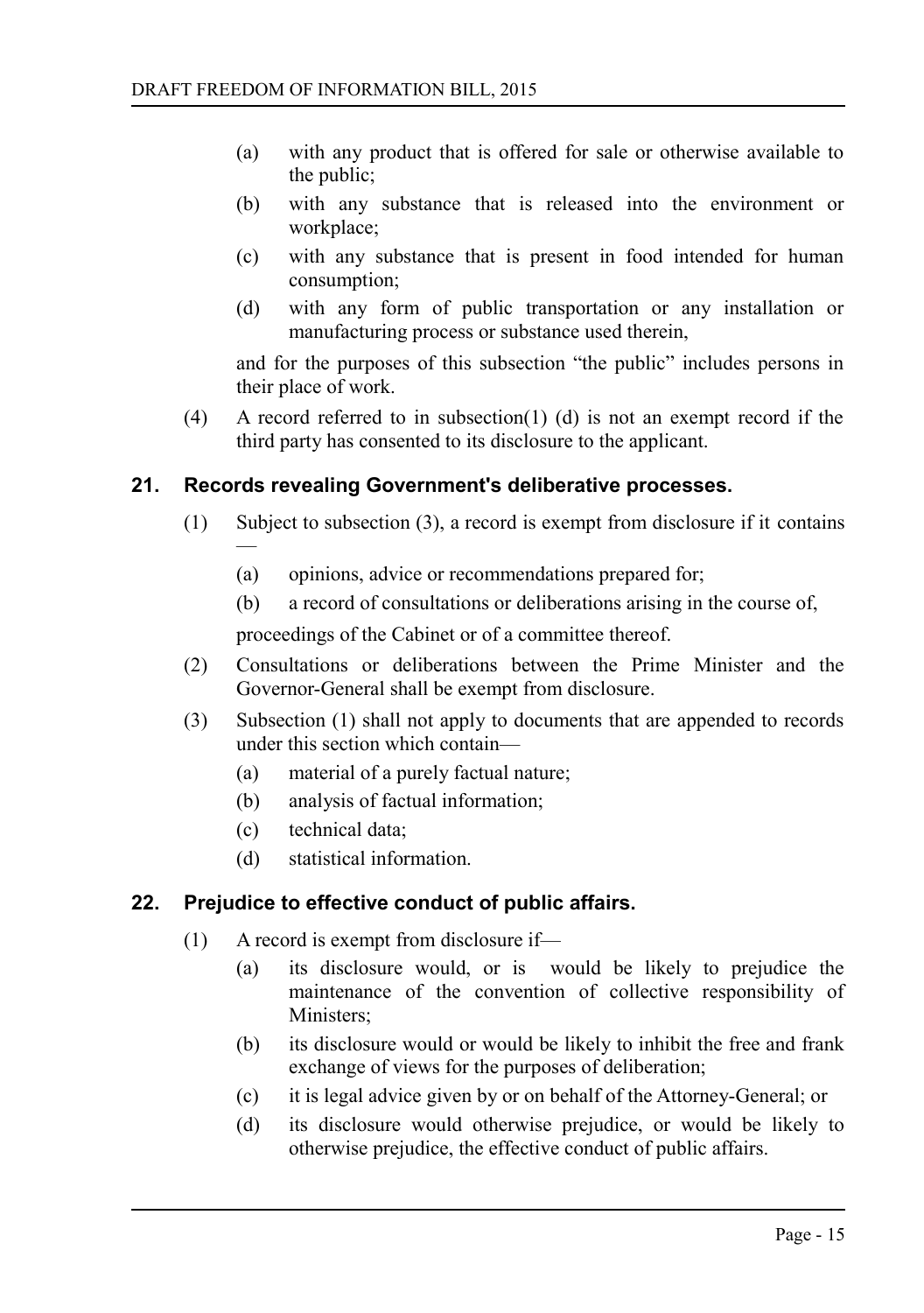- (2) The initial decision regarding—
	- (a) whether a record under subsection  $(1)(a)$  is exempt from disclosure shall not be made by the information manager but by the responsible Minister;
	- (b) whether a record under subsection  $(1)(b)$ ,  $(c)$  and  $(d)$  shall not be made by the information manager but by the responsible Minister or the relevant chief officer.

### **23. Records relating to commercial interests.**

- <span id="page-15-0"></span>(1) A record is exempt from disclosure under this Act if its disclosure would disclose information acquired by a public authority from a business, commercial or financial undertaking, and—
	- (a) the information relates to trade secrets or other matters of a business, commercial or financial nature; or
	- (b) the disclosure of the information under paragraph (a) would be likely to expose the undertaking to a disadvantage.
- (2) Subsection (1) shall not apply where the record belongs to the applicant applying for access or a person acting on behalf of that applicant.
- (3) In deciding whether disclosure of a record would expose an undertaking to a disadvantage, for the purposes of subsection (1) (b), a public authority may take account of any of the following considerations—
	- (a) whether the record is generally available to the competitors of such undertaking;
	- (b) whether the record would be an exempt record if it were generated by a public authority;
	- (c) whether the record could be disclosed without causing substantial harm to the competitive position of the undertaking;
	- (d) whether there are any considerations in the public interest in favour of disclosure which outweigh considerations of competitive disadvantage to the undertaking,

and any other considerations which the public authority deems relevant.

- (4) Prior to determining if the disclosure of a record will expose an undertaking to a disadvantage, a public authority shall notify the undertaking that the authority has received a request for access to the record and shall—
	- (a) seek the undertaking's views as to whether the disclosure should occur; and
	- (b) notify the undertaking where the public authority has decided to disclose the record and shall notify the undertaking of the right to appeal to the Supreme Court under this Act.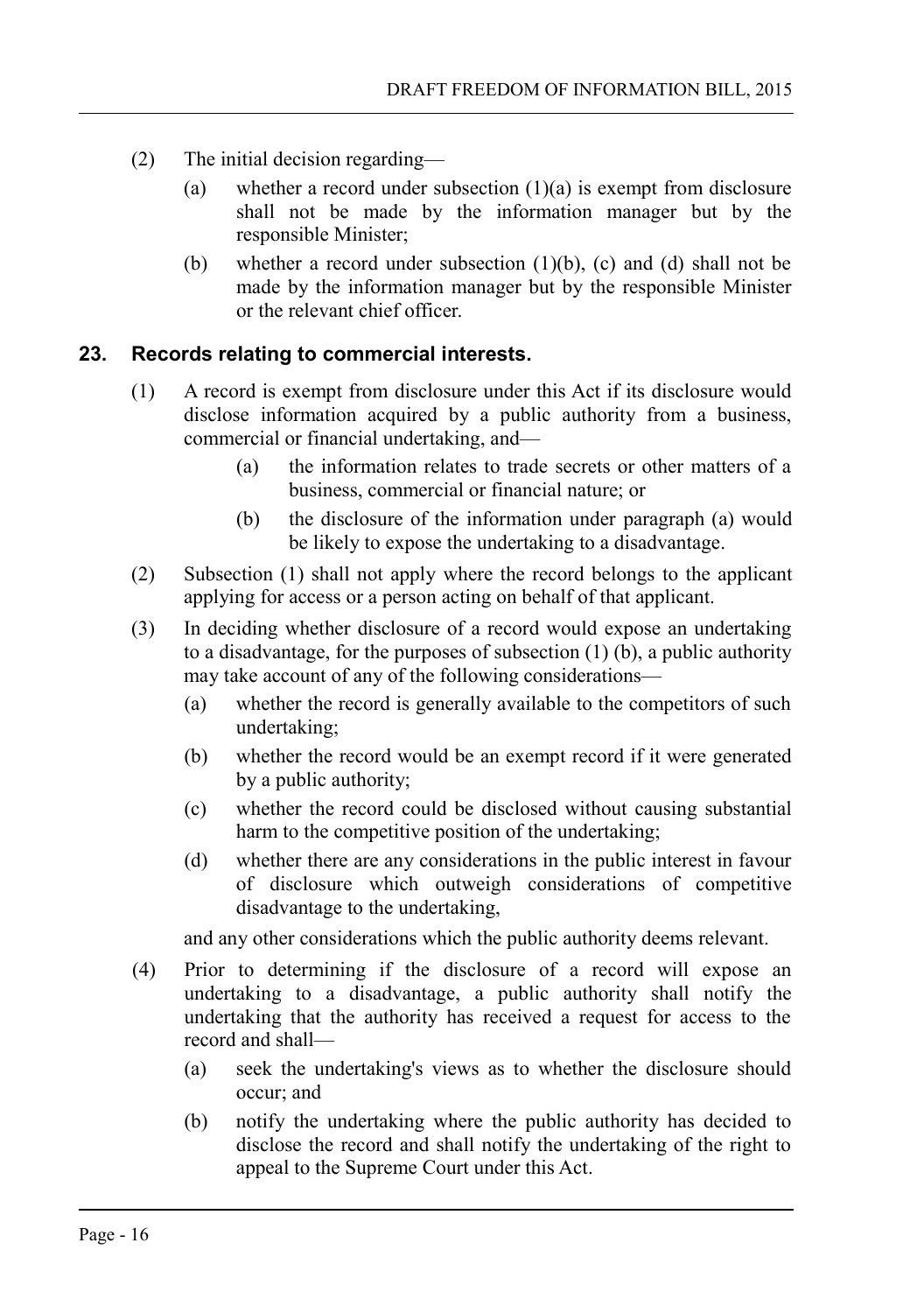- (5) A record is an exempt record if—
	- (a) it contains—
		- (i) a trade secret of a public authority; or
		- (ii) in the case of a public authority engaged in trade or commerce, information of a business, commercial or financial nature,

that would if disclosed under this Act be likely to expose the public authority to a disadvantage; or

- (b) it contains the results of scientific or technical research undertaken by a public authority, and—
	- (i) the research could lead to a patentable invention;
	- (ii) the disclosure of the results in an incomplete state would be reasonably likely to expose a business, commercial or financial undertaking unreasonably to disadvantage;
	- (iii) the disclosure of the results before the completion of the research would be reasonably likely to expose the public authority unreasonably to disadvantage.

#### **24. Records relating to heritage sites, etc.**

- <span id="page-16-1"></span>(1) Subject to subsection (2), a record is exempt from disclosure if its disclosure would, or could reasonably be expected to result in the destruction of, damage to, or interference with, the conservation of—
	- (a) any historical, archaeological or anthropological resources;
	- (b) anything which is eligible for preservation under The Bahamas National Trust Act (*Ch. 391*) or any other written law relating to the preservation of the heritage of The Bahamas;
	- (c) any species of plant or animal life so designated or which is endangered, threatened or otherwise vulnerable;
	- (d) any commercially important species;
	- (e) any traditional knowledge held in confidence by a public authority;
	- (f) any other rare or endangered living resource.
- (2) Records relating to matters under subsection (1) (a) through (f) shall be exempt for seventy-five years.

#### **25. Records relating to personal data.**

<span id="page-16-0"></span>(1) A public authority shall refuse to disclose any record that contains personal data or sensitive personal data as defined under section 2 of Data Protection (Privacy of Personal Information) Act, (*Ch. 324A*).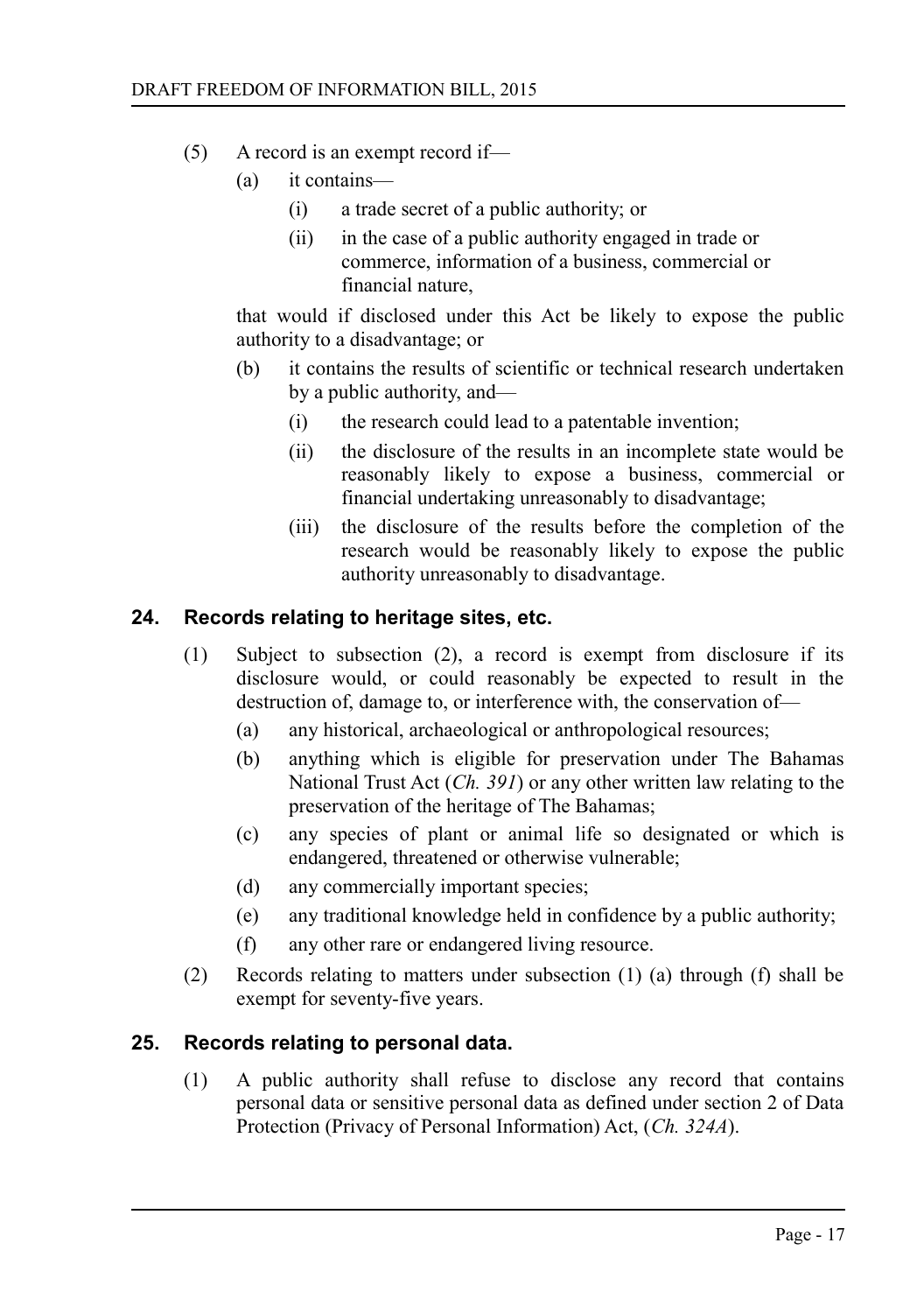- (2) All requests for personal data or sensitive personal data shall be made in writing pursuant to section 8 of the Data Protection Act (Privacy of Personal Information) Act, (*Ch. 324A*).
- (3) Records relating to personal data and sensitive personal data shall be exempt without limitation as to time.

# **26. Records likely to endanger health and safety.**

<span id="page-17-3"></span>A record is exempt from disclosure if its disclosure will or is likely to—

- (a) endanger the physical or mental health of an individual; or
- (b) endanger the safety of an individual.

### **27. Decisions and reasons to be made public.**

<span id="page-17-2"></span>A public authority shall make its best efforts to ensure that decisions and the reasons for those decisions are made public unless the information that would be disclosed thereby is exempt under this Act.

# <span id="page-17-1"></span>**PART IV- INTERNAL REVIEW**

### **28. Application for internal review.**

- <span id="page-17-0"></span>(1) Subject to subsection (3), an applicant requesting access to a record may apply to the responsible Minister or chief officer for an internal review of a decision by a public authority to—
	- (a) refuse to grant access to the record;
	- (b) grant access only to some of the records specified in an application;
	- (c) defer the grant of access to the record.
- (2) A failure to make a decision on any of the matters referred to in subsection (1) shall be regarded as a refusal to do so.
- (3) An application for an internal review may only be made if the decision in relation to the application was made by a person other than the responsible Minister or a chief officer of the relevant public authority.

# **29. Procedure for internal review.**

- <span id="page-17-4"></span>(1) An internal review shall be conducted—
	- (a) by the responsible Minister for records under sections 17, 18 and 20;
	- (b) in any other case, by the chief officer in the relevant public authority whose decision is subject to review,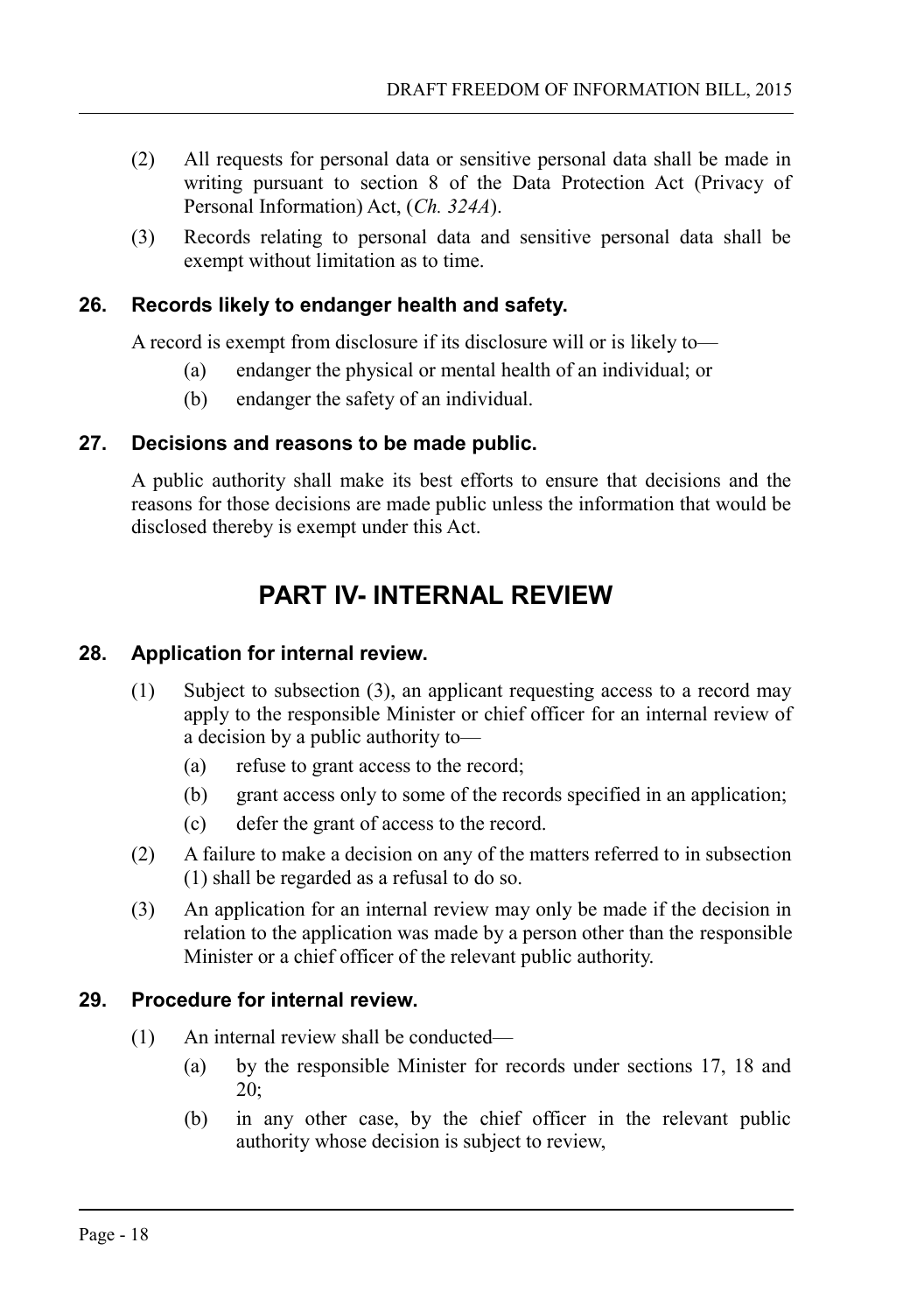but no review shall be conducted by the same person who made the decision or a person junior in rank to him.

- (2) An application for internal review shall be made—
	- (a) within thirty days after the date of a notification to the applicant of the relevant decision, or within such further period, not exceeding thirty days, as the public authority may permit; or
	- (b) where no such notification has been given, within thirty days after the expiration of the period allowed for the giving of the decision or of any other period permitted by the public authority.
- (3) A person who conducts an internal review—
	- (a) may take any decision in relation to the application which could have been taken on an original application;
	- (b) shall take that decision within a period of thirty days after the date of receipt of the application.

# <span id="page-18-1"></span>**PART V- INFORMATION COMMISSIONER**

### **30. Office of Information Commissioner.**

- <span id="page-18-0"></span>(1) For the purposes of this Act there shall be a person who shall be known as the Information Commissioner who shall perform the functions conferred on him by this Act.
- (2) The Commissioner shall be a corporation sole.
- (3) The Commissioner shall be appointed by the Governor General acting on the advice of the Prime Minister after consultation with the Leader of the Opposition.
- (4) The Commissioner shall be paid a salary equal to the salary of a Supreme Court Justice other than the Chief Justice.
- (5) The Commissioner shall be appointed for a period of five years and may on the expiration of the first or any subsequent term of office be reappointed for a period not exceeding five years.
- (6) The Commissioner must—
	- (a) be a fit and proper person appropriately qualified for appointment;
	- (b) be independent, impartial and accountable; and
	- (c) have demonstrable knowledge in access to information, transparency or public and corporate governance.
- (6) The Commissioner must not—
	- (a) have been convicted of a crime involving dishonesty or violence;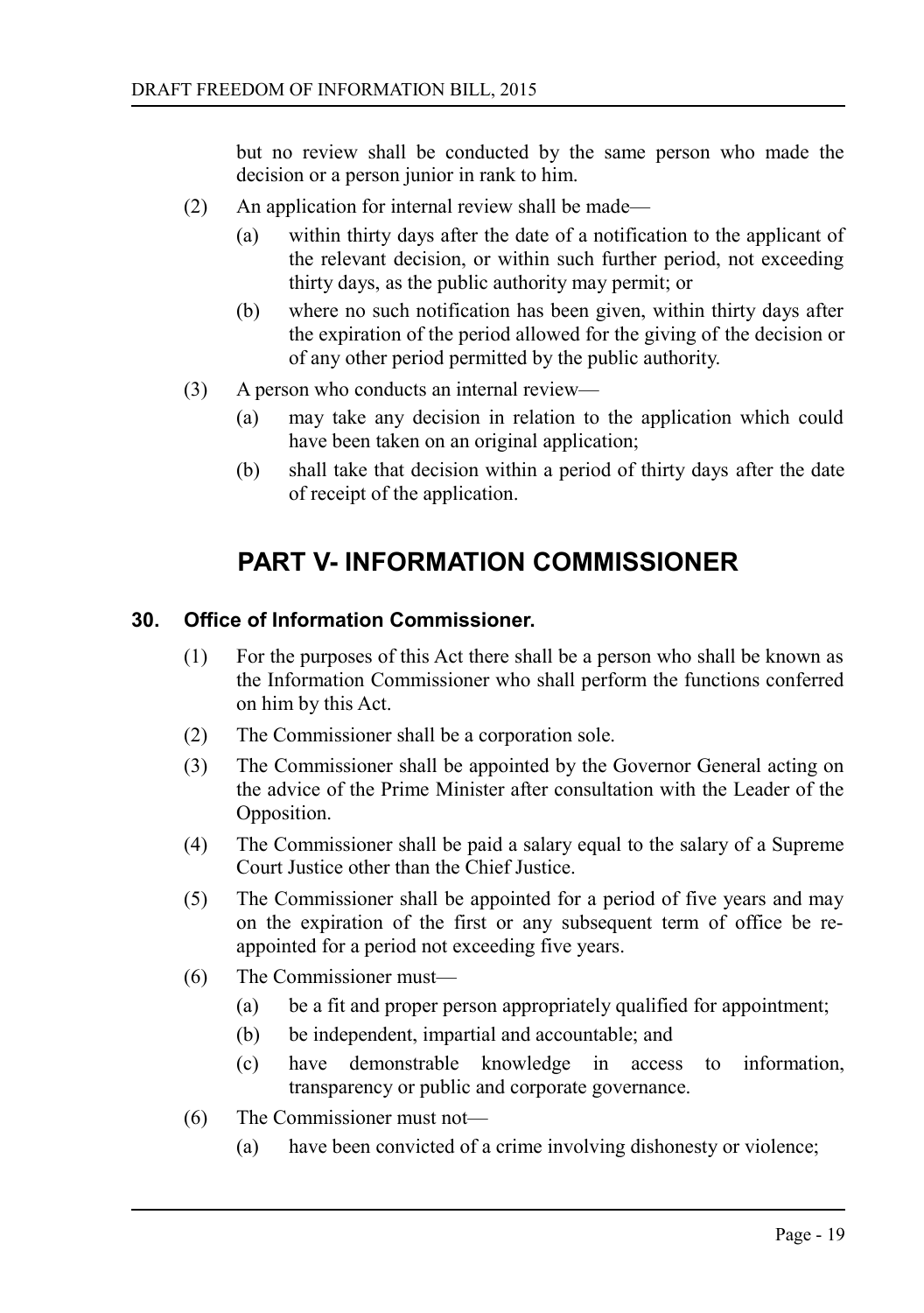- (b) been adjudged or otherwise declared bankrupt under any law; or
- (c) within five years of the date of his nomination, have—
	- (i) not held any political office; or
	- (ii) not served as an official of a political party.

# **31. Removal of Information Commissioner.**

<span id="page-19-3"></span>The Commissioner may be removed from Office by the Governor-General for—

- (a) misbehaviour;
- (b) incapacitation by physical or mental illness; or
- (c) inability to discharge the functions of his office (whether arising from infirmity of body or mind or any other cause).

# **32. Deputy and Assistant Information Commissioners.**

- <span id="page-19-2"></span>(1) The Governor General may on the recommendation of the Commissioner appoint one or more Deputy Information Commissioners and Assistant Information Commissioners.
- (2) Subject to this section Commissioners under subsection (1) shall hold office for a term not exceeding five years and may on the expiration of the first or any subsequent term of office be re-appointed for a period not exceeding five years.

#### **33. Independence and powers.**

- <span id="page-19-1"></span>(1) The Commissioner is not to be regarded as a public officer under the Public Service Act (*Ch. 39*).
- (2) The Commissioner shall have all powers, direct and incidental, as are necessary to undertake his functions as provided for under this Act, and for this purpose may establish a Freedom of Information Unit.
- (3) The Commissioner shall enjoy independence and autonomy in operating and administering the Freedom of Information Unit.
- (4) The Commissioner shall develop his own rules and procedures to regulate its affairs through a process of consultation.
- (5) In the exercise of his powers, the Commissioner shall be responsible to Parliament.

# **34. Funding for Freedom of Information Unit and Accounting.**

<span id="page-19-0"></span>All salaries, allowances and other expenditures payable or incurred under this Act in respect of the Freedom of Information Unit shall be payable out of money appropriated by Parliament for those purposes.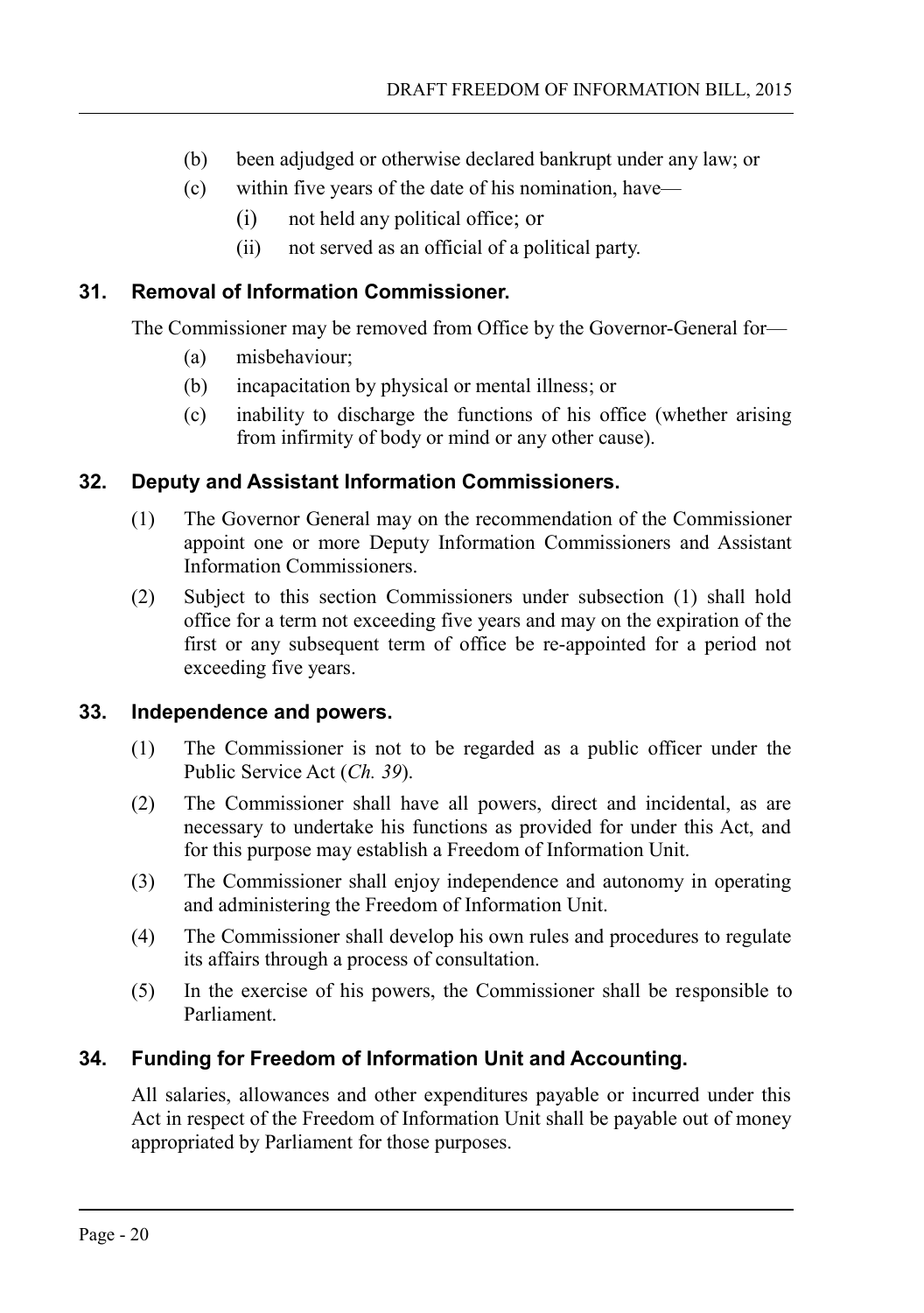### **35. Staff.**

<span id="page-20-2"></span>The Governor-General acting on the advice of the Public Service Commission may appoint such officers and employees from within or outside the public service as are necessary to enable the Commissioner to perform his functions.

#### **36. Additional powers and responsibilities of Commissioner.**

<span id="page-20-1"></span>In addition to any other powers and responsibilities provided for in this Act, the Commissioner may—

- (a) hear, investigate and rule on appeals filed under this Act;
- (b) monitor and report on the compliance by public authorities with their obligations under this Act;
- (c) make recommendations for reform both of a general nature and directed at specific public bodies;
- (d) refer to the appropriate authorities cases where it appears that a criminal offence has been committed;
- (e) make guidelines for the effective carrying out of the purposes of this Act; and
- (f) publicise the requirements for access to information under this Act and the rights of individuals under it.

# **37. Reports.**

- <span id="page-20-0"></span>(1) The Commissioner shall, as soon as practicable after the end of each year, lay before Parliament—
	- (a) a report of the operation of this Act during the year, containing the matters specified in subsection (2) and may from time to time submit such other reports as he thinks appropriate;
	- (b) audited accounts.
- (2) The matters referred to in subsection (1) are those relating to compliance by the Commissioner's office with this Act and otherwise relating to the activities of his office including but not limited to—
	- (a) the number of applications for access received, granted, deferred, refused or granted subject to deletions;
	- (b) the categories of exemptions claimed and the numbers of each category;
	- (c) the number of—
		- (i) applications for internal review of relevant decisions;
		- (ii) appeals against relevant decisions, and the rate of success or failure thereof.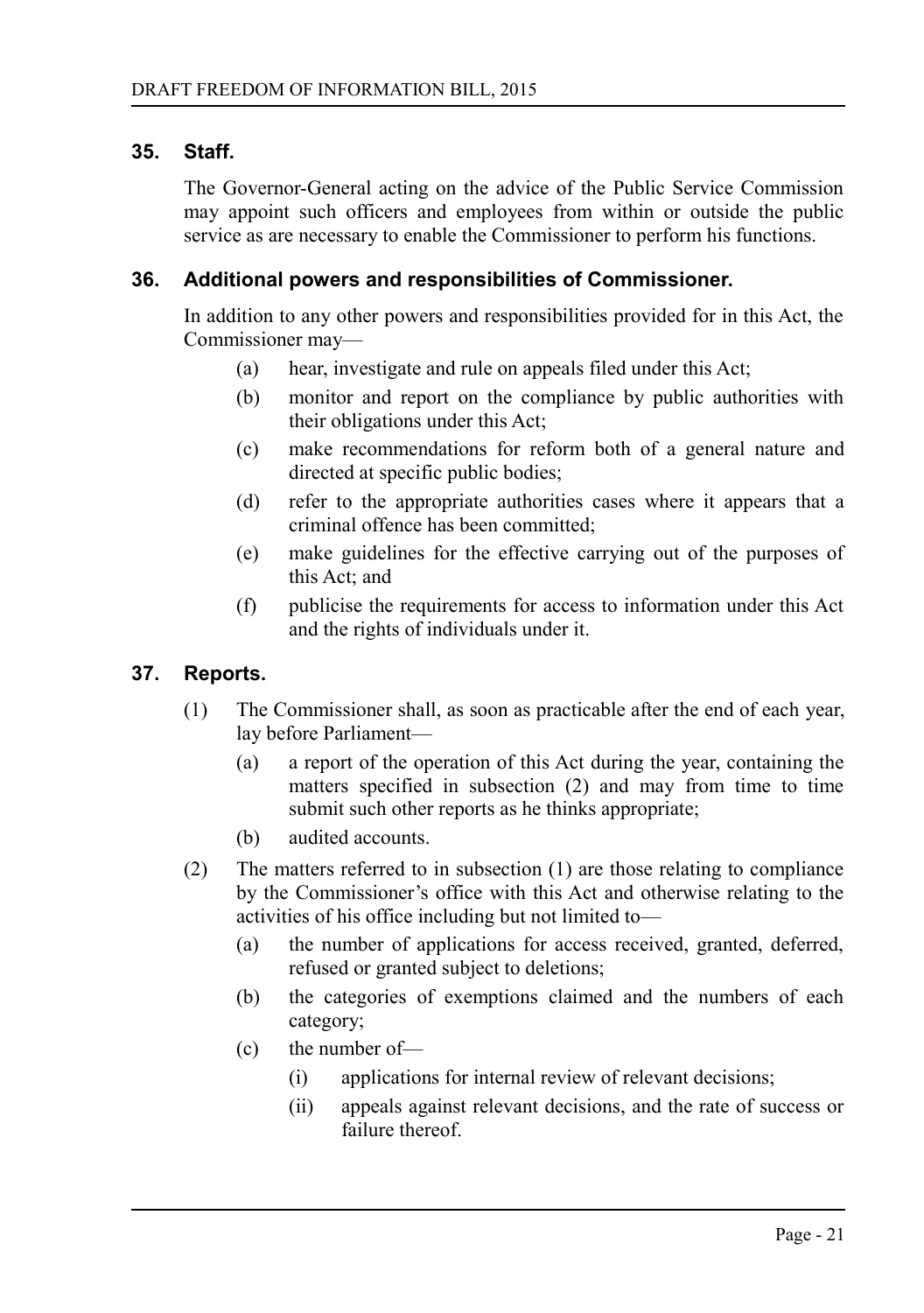(3) A public authority shall from time to time and in any case by the end of the year send to the Commissioner a written report containing the details contained in subsection (2) to the extent that such information is in their custody or control.

# **38. Exemption from liability.**

- <span id="page-21-2"></span>(1) Neither the Commissioner, the staff of his Office nor Information Managers shall be liable in damages for anything done or omitted in the discharge of their respective functions under this Act unless it is shown that the act or omission was in bad faith.
- (2) For the purposes of the law of libel or slander, anything said or any record supplied pursuant to an investigation under this Act is privileged, unless that record is shown to have been said or supplied maliciously.

# <span id="page-21-1"></span>**PART VI - ENFORCEMENT BY COMMISSIONER**

# **39. Appeal to Commissioner.**

- <span id="page-21-0"></span>(1) A person who has exhausted the internal review procedure provided for under Part IV of this Act may, in writing, apply to the Commissioner for a decision that a public authority has—
	- (a) failed to indicate whether or not it holds a record;
	- (b) failed to communicate the information contained in a record within the time allowed by this Act or at all;
	- (c) failed to respond to a request for a record within the time limits established in this Act;
	- (d) failed to provide a notice in writing of its response to a request for a record;
	- (e) charged a fee that is in contravention of this Act; or
	- (f) otherwise failed to comply with an obligation imposed under this Act.
- (2) An appeal—
	- (a) shall be made within thirty days after the date of the notification to the appellant of the relevant decision or of the decision taken on an internal review; or
	- (b) shall, where no notification has been given, be given within the period required by this Act, within thirty days after the expiration of that period.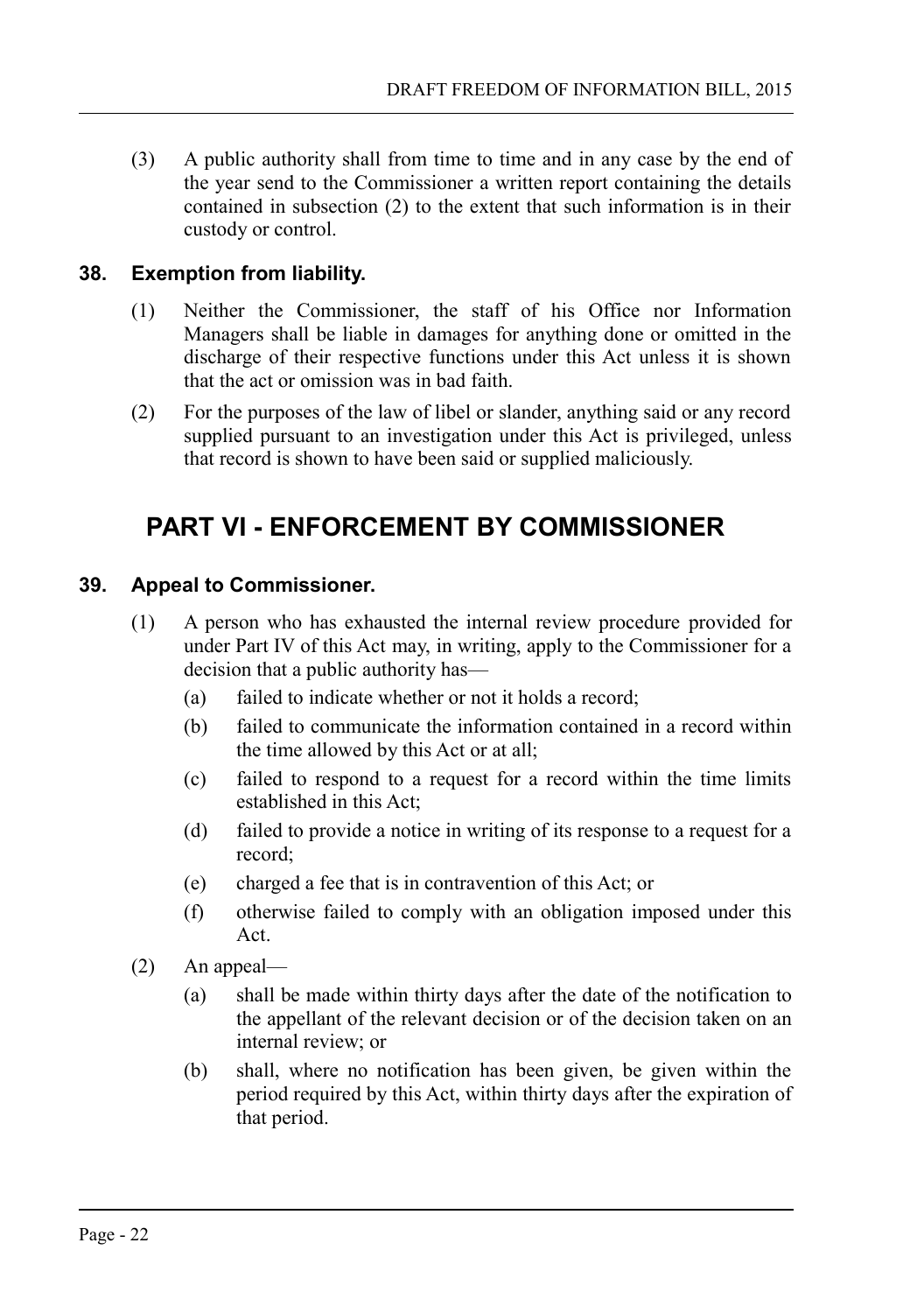- (3) Where an appeal is not made within the period specified in subsection (2), the Commissioner may extend that period if he is satisfied that the appellant's delay in doing so is not unreasonable.
- (4) On the consideration of an appeal, the Commissioner may make any decision which could have been made on the original application.

### **40. Decision on appeal.**

- <span id="page-22-1"></span>(1) The Commissioner shall, subject to subsection (3), decide an appeal under this Act as soon as is reasonably practicable, and in any case within thirty days, after giving both the appellant and the relevant public authority an opportunity to provide its views in writing.
- (2) The Commissioner may, for good cause, extend the period under subsection (1) for one further period not exceeding thirty days provided that written notice is given to the parties prior to the expiration of the initial thirty days, indicating the reasons for the extension.
- (3) In any appeal under section 39, the burden of proof shall be on the public authority to show that it acted in accordance with its obligations under this Act.
- (4) In his decision pursuant to subsection (1), the Commissioner may—
	- (a) reject the appeal;
	- (b) require the public authority to take such steps as may be necessary to bring it into compliance with its obligations under the Act;
	- (c) in cases of egregious or wilful failure to comply with an obligation under this Act, refer the matter to the appropriate disciplinary authority.
- (5) The Commissioner shall serve notice of his decision, including any rights of appeal, on both the appellant and the public authority.
- (6) For the purposes of sections 40 and 41, the appropriate disciplinary authority shall be the disciplinary committee as prescribed in the Regulations.

#### **41. Implementation of decision.**

- <span id="page-22-0"></span>(1) The Commissioner may, after giving a public authority an opportunity to provide its views in writing, decide that the public authority has failed to comply with an obligation under this Act.
- (2) In his decision pursuant to subsection (1), the Commissioner may require the public authority to take such steps as may be necessary or expedient to bring it into compliance with its obligations under the Act, and in exercise of this power, may—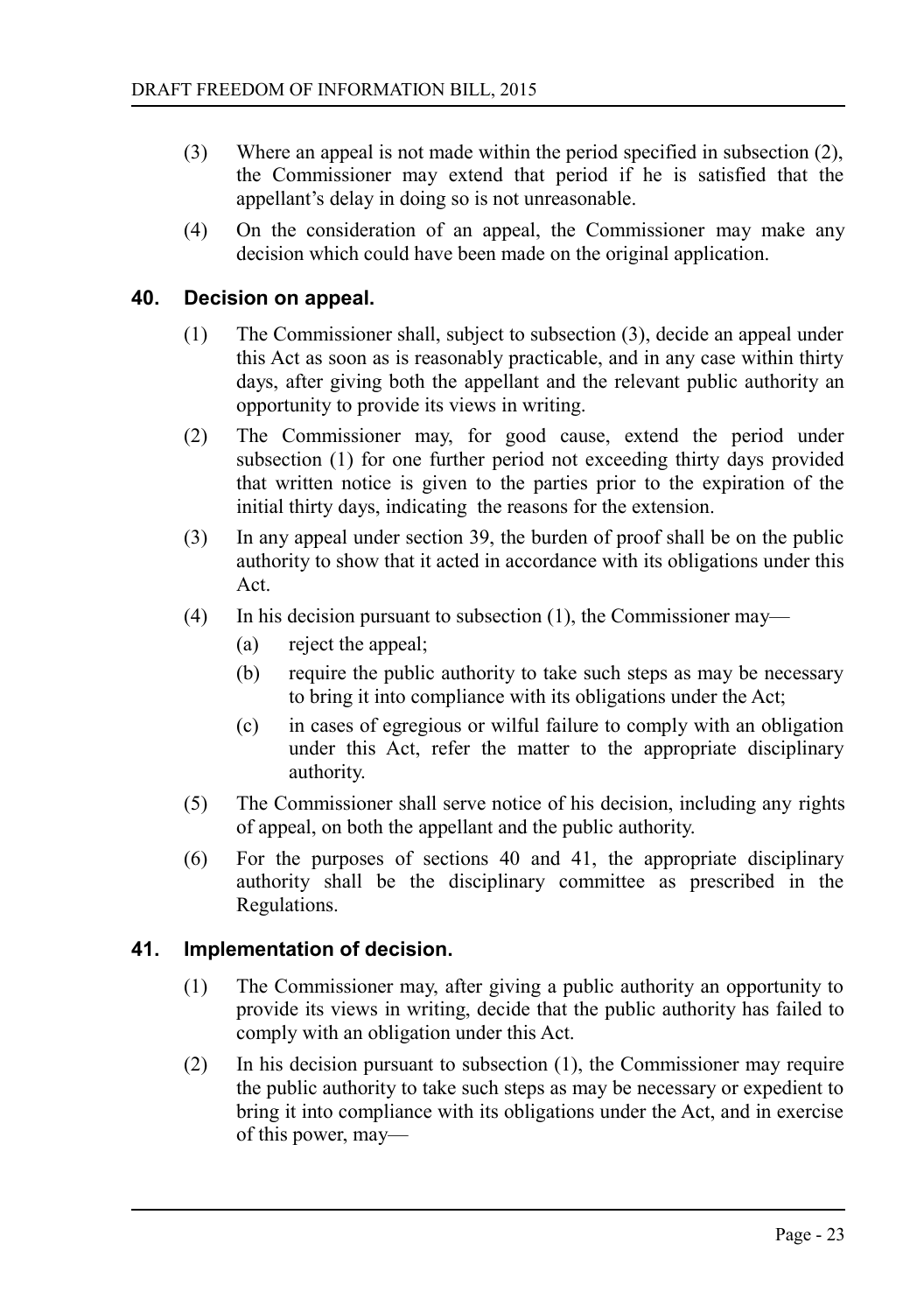- (a) order the publishing of certain information or categories of information;
- (b) recommend the making of certain changes to the practices of the public authority concerned in relation to the keeping, management and destruction of records, and the transfer of records to the national archives, but such recommendations shall not be at variance with any written law for the time being in force in relation to such matters;
- (c) recommend the provision of training to the public authority's officials on the right of access to records; or
- (d) refer a matter to the appropriate disciplinary authority where there has been an egregious or wilful failure to comply with an obligation under this Act.
- (3) The Commissioner shall serve notice of his decision on the public authority concerned and the person who was seeking access to records, which notice shall include a statement of the right of appeal.

# **42. Commissioner's powers generally to investigate.**

- <span id="page-23-2"></span>(1) In coming to a decision pursuant to section 40 or 41, the Commissioner shall have the power to conduct a full investigation, including—
	- (a) issuing orders requiring the production of evidence;
	- (b) compelling witnesses to testify;
	- (c) calling for and inspecting an exempt record, however, he shall take such steps as are necessary or expedient to ensure that the record is inspected only by members of staff of the Commissioner acting in relation to the matter.
- (2) The Commissioner may, during an investigation, examine any record to which the Act applies so that no such record shall be withheld from the Commissioner on any grounds.

# **43. Investigations on Commissioner's initiative.**

<span id="page-23-1"></span>Notwithstanding the provisions of this Act relating to appeal, the Commissioner may on his own initiative conduct an investigation into any matter and where he does so, the matter shall be treated as an appeal to the extent practicable.

# **44. Appeal from Commissioner's decisions and orders.**

<span id="page-23-0"></span>(1) The complainant or the relevant public authority may, within forty-five days, appeal to the Supreme Court on a decision of the Commissioner pursuant to section 40 or 41 or an order pursuant to section 42(1).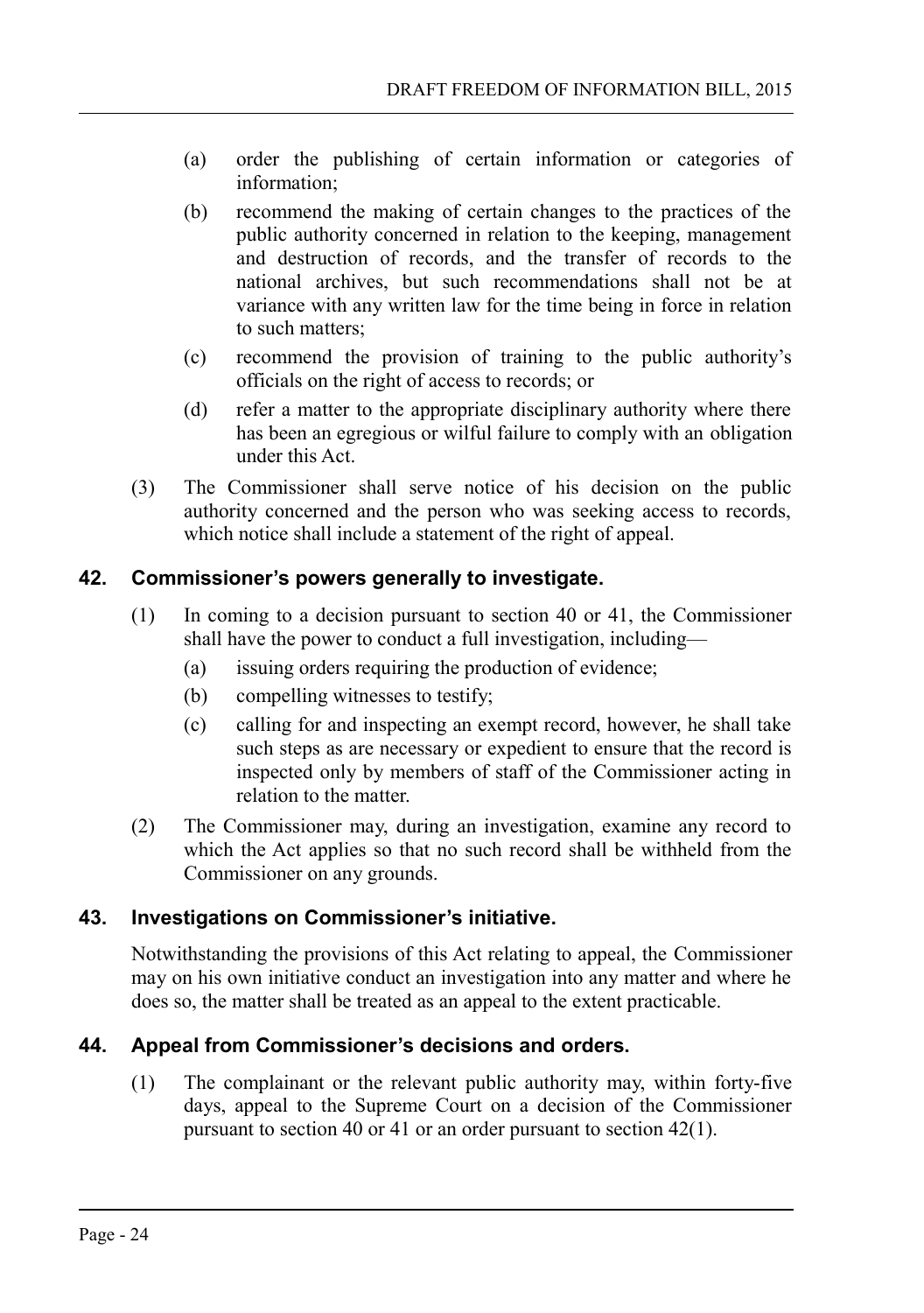(2) In any appeal from a decision pursuant to section 40 the burden of proof shall be on the public authority to show that it acted in accordance with its obligations under the Act.

#### **45. Decisions and orders of Commissioner binding.**

<span id="page-24-3"></span>Upon expiry of the forty-five day period for an appeal under section 44, the Commissioner may certify in writing to the court any failure to comply with a decision made under section 40 or 41, or an order under section 44(1), and the court may consider such failure under the rules relating to contempt of court.

# <span id="page-24-2"></span>**PART VII- MEASURES TO PROMOTE OPENNESS**

#### **46. Information manager.**

- <span id="page-24-1"></span>(1) Every public authority shall appoint an information manager who, in addition to any duties specifically provided for under this Act, shall, under the general and specific supervision of the head of the authority concerned —
	- (a) promote in the public authority best practices in relation to record maintenance, archiving and disposal; and
	- (b) receive requests for records, assist individuals seeking access to records, paying special attention to people with relevant disabilities, and receive complaints regarding the performance of the public authority relating to information disclosure.
- (2) The public authority concerned shall ensure that members of the public know the name, function, contact details and such other information relating to the information manager as the authority may consider necessary or expedient to make available to the public.
- (3) The information manager may be full-time or be appointed from among staff performing other functions for the public authority concerned.

#### **47. Whistle-blower.**

- <span id="page-24-0"></span>(1) No person may be subject to any legal, administrative or employment related sanction, regardless of any breach of a legal or employmentrelated obligation, for releasing information on wrongdoing, or that which would disclose a serious threat to health, safety or the environment, as long as he acted in good faith and in the reasonable belief that the information was substantially true and disclosed evidence of wrong-doing or a serious threat to health, safety or the environment.
- (2) For the purposes of subsection (1), "wrongdoing" includes but is not limited to—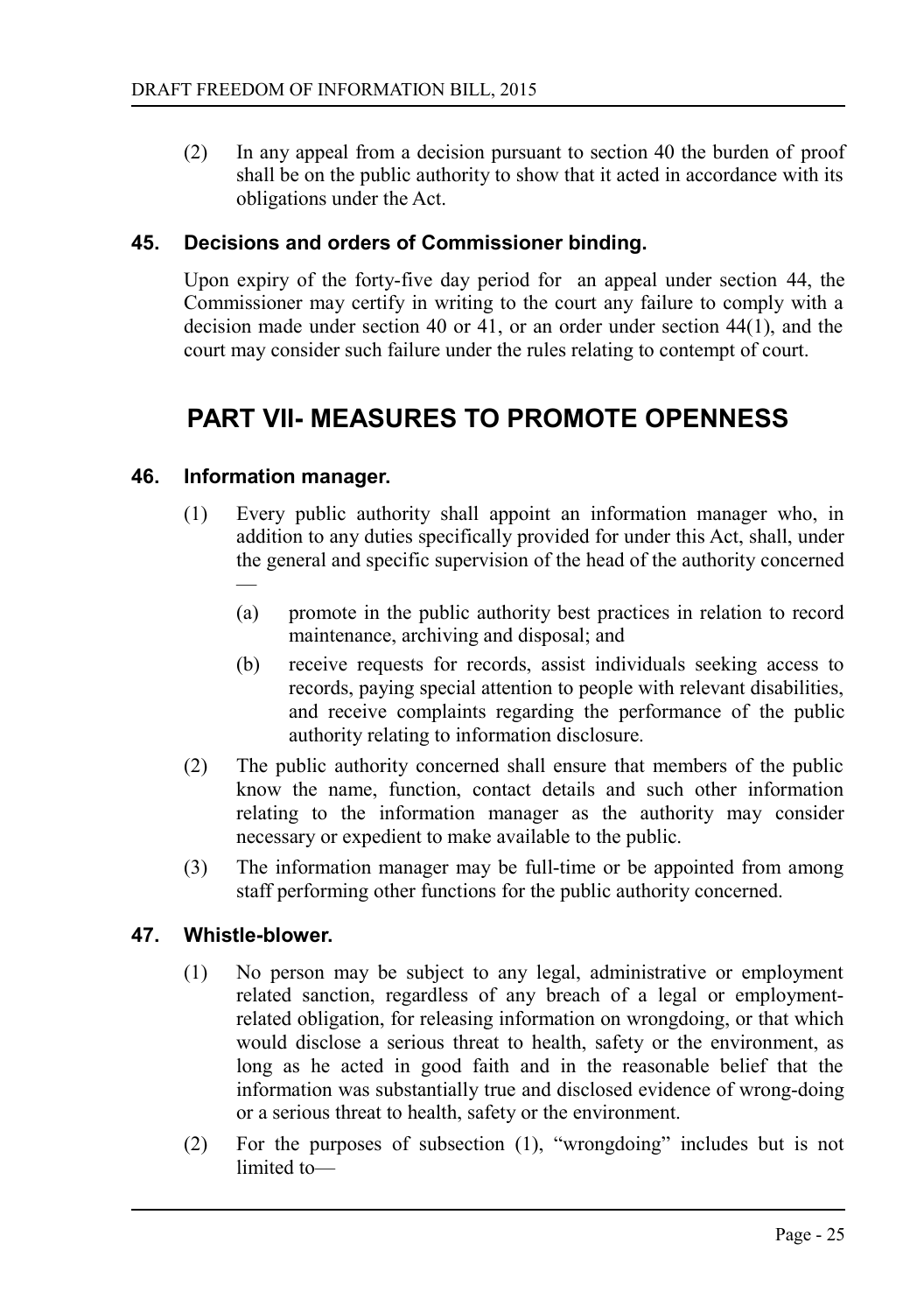- (a) the commission of a criminal offence;
- (b) failure to comply with a legal obligation;
- (c) miscarriage of justice; or
- (d) corruption, dishonesty, or serious maladministration.

# **48. Guidance on duty to publish.**

<span id="page-25-4"></span>The Permanent Secretary in the Ministry with responsibility for government information shall—

- (a) publish a code on minimum standards and best practices regarding the duty of a public authority to publish information pursuant to section 5: and
- (b) upon request, provide guidance to the public authority regarding the duty to publish.

# **49. Maintenance of records.**

- <span id="page-25-3"></span>(1) Every public authority shall maintain its records in a manner which facilitates access to information under this Act and in accordance with the code of practice provided for in subsection (2).
- (2) The Permanent Secretary in the Ministry with responsibility for government information shall, after consultation with interested parties and upon the recommendation of the Archivist, issue from time to time a code, which shall contain practices relating to—
- (a) record keeping, management and disposal of records, as well as the transfer of records to the National Archives.

# **50. Training of officials.**

<span id="page-25-2"></span>Every public authority shall ensure that training is provided for its officials regarding the right to information and the effective implementation of this Act.

# <span id="page-25-1"></span>**PART VIII- MISCELLANEOUS**

# <span id="page-25-0"></span>**51. Protection from liability regarding defamation, breach of confidence and intellectual property rights.**

- (1) Nothing in this Act shall be construed as authorizing the disclosure of any official record—
	- (a) containing any defamatory matter; or
	- (b) the disclosure of which would be in breach of confidence or of intellectual property rights.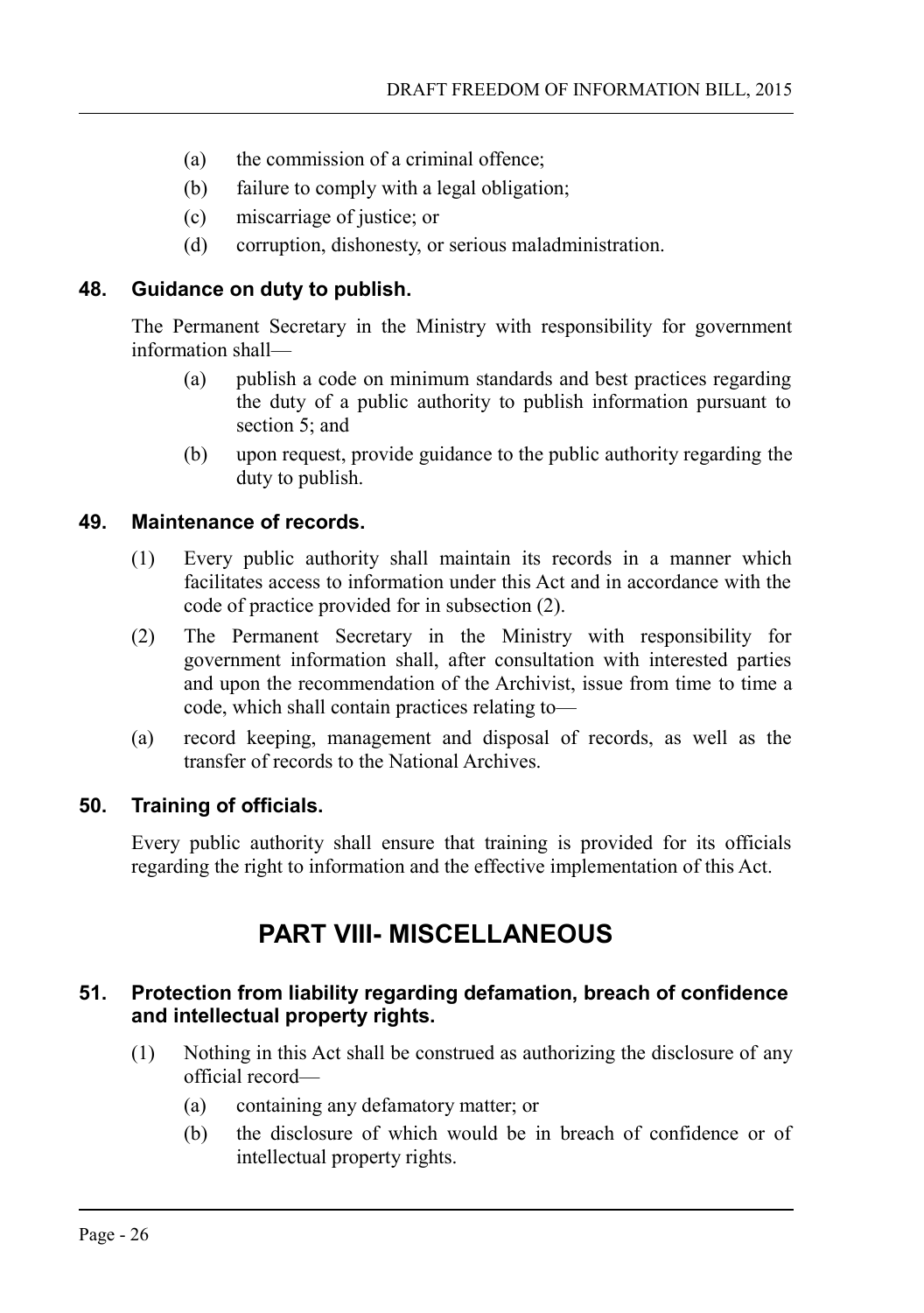- (2) Where access to a record referred to in subsection (1) is granted in the bona fide belief that the grant of such access is required by this Act, no action for defamation, breach of confidence or breach of intellectual property rights shall lie against —
	- (a) the Government, a public authority, Minister or public officer involved in the grant of such access, by reason of the grant of access or of any re-publication of that record; or
	- (b) the author of the record or any other person who supplied the record to the Government or the public authority, in respect of the publication involved in or resulting from the grant of access, by reason of having so supplied the record.
- (3) The grant of access to a record in accordance with this Act shall not be construed as authorization or approval—
	- (a) for the purpose of the law relating to defamation or breach of confidence, of the publication of the record or its contents by the person to whom access is granted;
	- (b) for the purposes of any law relating to intellectual property rights, of the doing by that person of any act comprised within the intellectual property rights in any work contained in the record.

### **52. Offences.**

- <span id="page-26-1"></span>(1) A person commits an offence, if in relation to a record to which a right of access is conferred under this Act—
	- (a) he alters or defaces;
	- (b) he blocks or erases;
	- (c) he destroys; or
	- (d) he conceals,

the record with the intention of preventing its disclosure.

- (2) A person who commits an offence under subsection (1) is liable on summary conviction to a fine of ten thousand dollars or to imprisonment for a term not exceeding six months or to both such fine and imprisonment.
- (3) Where access to a record is granted in accordance with this Act, the person who authorizes such access and any other person concerned in the granting thereof shall not, by reason only of so doing, be guilty of a criminal offence.

#### **53. Regulations.**

<span id="page-26-0"></span>The Minister after consultation with the Information Commissioner may, make regulations—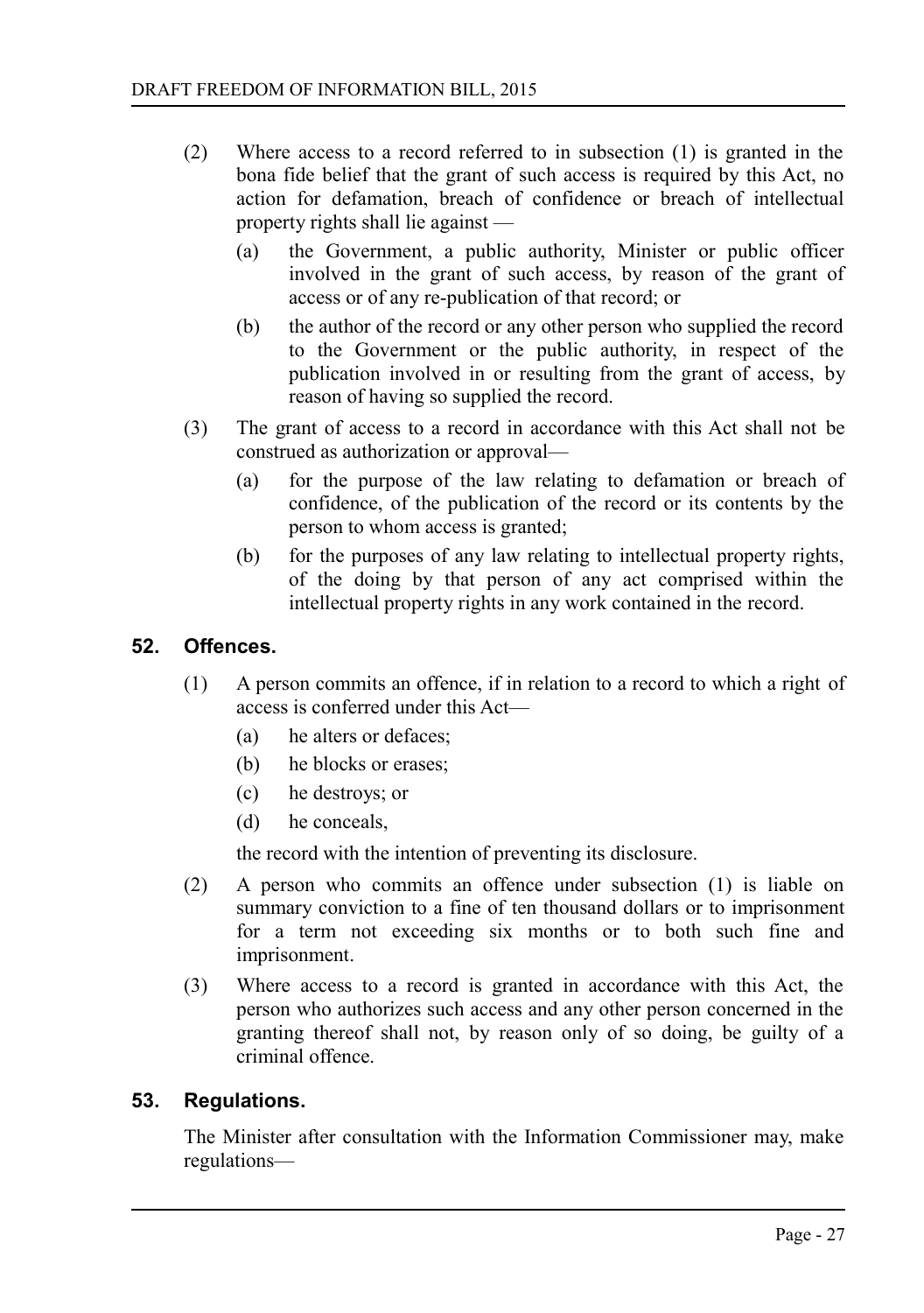- (a) for anything that is required or permitted under this Act;
- (b) prescribing the period of time for the doing of any act under this Act; and
- (c) providing for such matters as are contemplated by or necessary for the for giving full effect to this Act and for their due administration.

# **54. Fees.**

- <span id="page-27-4"></span>(1) Fees shall be paid in respect of the several matters mentioned in the *Third Schedule* of the Freedom of Information (General) Regulations, 2015
- (2) The Minister may by order, amend the *Third Schedule* of the Freedom of Information (General) Regulations, 2015 for the purpose of varying the services or fees specified therein and any such order shall be exempt from the provisions of section 31 of the Interpretation and General Clause Act (*Ch. 2*) but shall be subject to an affirmative resolution of the House of Assembly.
- (3) In subsection (2) "affirmative resolution of the House of Assembly" in relation to subsidiary legislation means that such legislation does not come into operation unless and until affirmed by a resolution of the House.

# **55. Review of Act by Parliamentary Committee.**

- <span id="page-27-3"></span>(1) This Act shall be reviewed from time to time by a committee of Parliament appointed for that purpose.
- (2) The first such review shall be conducted not later than eighteen months after the appointed day.

# **56. Act to bind Crown.**

<span id="page-27-2"></span>This Act binds the Crown.

# **57. Repeal.**

<span id="page-27-1"></span>The Freedom of Information Act, *No. 10 of 2012* is hereby repealed.

# <span id="page-27-0"></span>**SCHEDULE**

(Section 5)

# INFORMATION TO BE PUBLISHED BY PUBLIC AUTHORITIES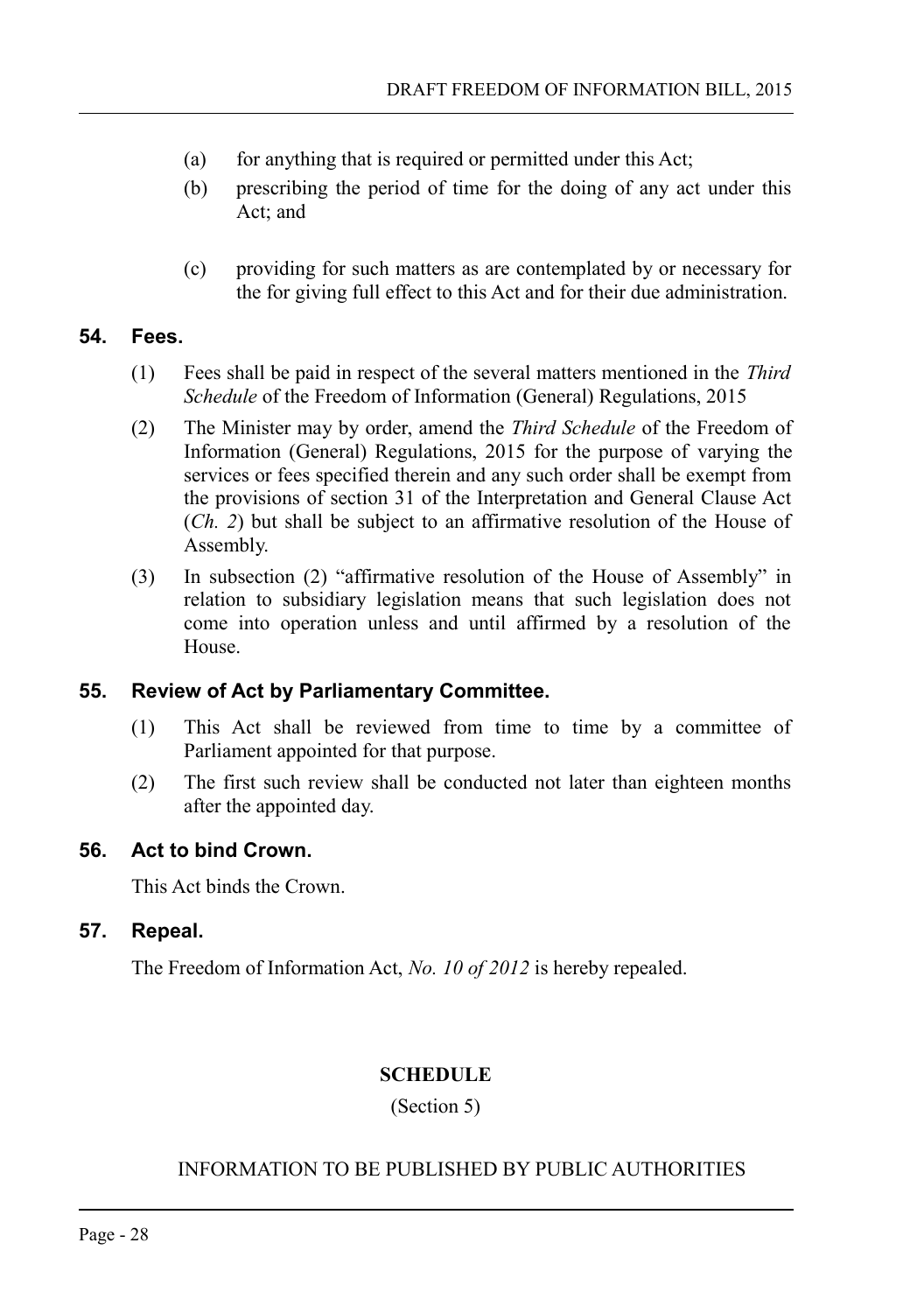- 1. The information referred to in section 5 of this Act is—
	- (a) a description of the functions of the public authority;
	- (b) a list of the departments and agencies of the public authority and—
		- (i) subjects handled by each department and agency;
		- (ii) the locations of departments and agencies;
		- (iii) opening hours of the offices of the authority and its departments and agencies;
	- (c) the title and business address of the information manager;
	- (d) a statement of the records specified in sub paragraph (e) being records that are provided by the public authority for the use of, or which are used by the authority or its officers in making decisions or recommendations, under or for the purposes of, any written law or scheme administered by the authority with respect to rights, privileges or benefits, or to obligations, penalties or other detriments, to or for which persons are or may be entitled or subject;
	- (e) the records referred to in sub paragraph (d) are—
		- (i) manuals or other records containing policies, interpretations, rules, guidelines, practices or precedents;
		- (ii) records containing particulars of a scheme referred to in subparagraph (d), not being particulars contained in any written law or published under this Act.
- 2. The information manager of the authority—
	- (a) shall cause copies of such of the records specified in paragraph 1 (e) as are in use from time to time to be made available for inspection and for purchase by members of the public;
	- (b) may within twelve months after the publication of the statement under paragraph 1(d) and thereafter at intervals of not more than twelve months, cause to be published in the *Gazette*, statements bringing up to date information contained in the previous statement or statements.
- 3. The information manager is not required to comply fully with paragraph 2 (a) before the expiration of twelve months after the appointed day, but shall, before that time, comply with that paragraph so far as is practicable.
- 4. This Schedule does not require a record of the kind specified in paragraph 1(e) containing an exempt material to be made available in accordance with paragraph 2, but, if such a record is not so made available, the information manager shall, unless impracticable or unreasonable to do so, cause to be prepared a corresponding record, altered only to the extent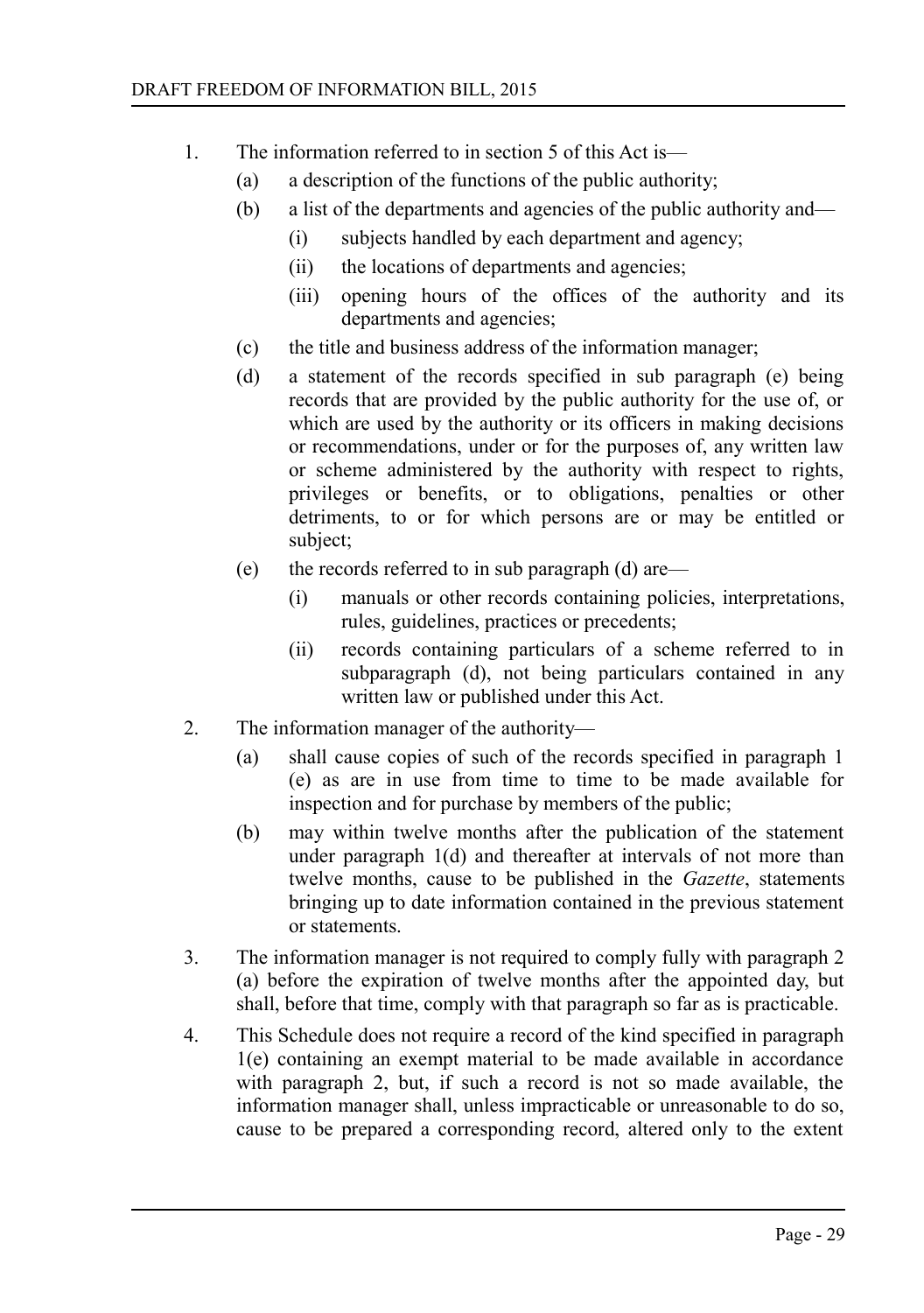necessary to exclude the exempt material, and cause the record so prepared to be dealt with in accordance with paragraph 2.

5. Paragraphs 2 and 3 apply in relation to a public authority that either comes into existence after the commencement of this Act, or has been specified by Order under section 3(2) of the Act as if the references in paragraph 2 to the appointed day were references to the day on which the authority comes into existence or has been so specified.

#### <span id="page-29-0"></span>**OBJECTS AND REASONS**

This Bill seeks to reinforce and give effect to certain fundamental principles underlying the system of constitutional democracy, that is, governmental accountability, transparency and public participation in national decision-making by granting to the public a general right of access to records held by public authorities, subject to exemptions which balance the right of access against the non- disclosure of governmental or commercial information where non-disclosure is in the public interest.

Part I of the Bill, which covers clauses 1 through 4, deals with preliminary matters.

Of note is the meaning of "public authority" and "record". A "public authority" means a Ministry, statutory body, a public corporation or any other body or organization specified by Order. (Clause 2).

A "record" means a record in writing; a map, plan, graph or drawing, a photograph, a disc, tape, sound track or other device in which sounds or other data are embodied. (Clause 2)

Clause 3 of the Bill provides that the proposed Freedom of Information Act does not apply to the judicial functions of a court or the holder of a judicial office, the Royal Bahamas Police Force, the Royal Bahamas Defence Force, the Department of Customs, the Department of Immigration, or the Financial Intelligence Unit in relation to their strategic or operational intelligence-gathering activities, and such statutory body or authority as the Minister may designate by Order.

Clause 4 of the Bill deals with the objects of this Act which are to reinforce and give further effect to certain fundamental principles underlying the system of constitutional democracy, namely—

- (a) governmental accountability;
- (b) transparency; and
- (c) public participation in national decision making,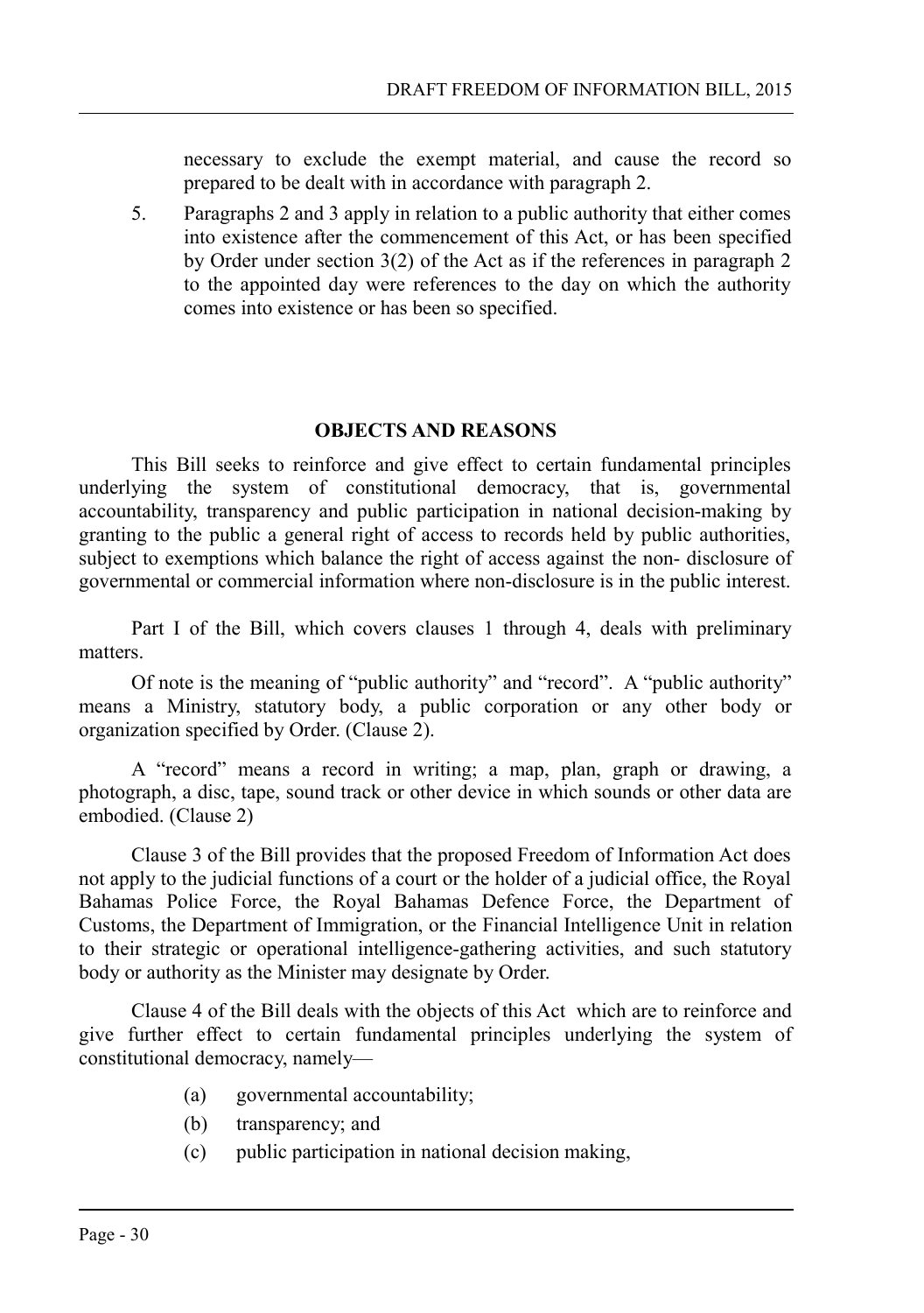by granting to the public a general right of access to records held by a public authority, subject to exemptions which balance that right of access against non- disclosure of governmental or commercial information in the public interest.

Part II of the Bill, which covers clauses 5 to 14, deals with the right of access to information.

Clause 5 of the Bill covers the information which public authorities must publish.

Clause 6 of the Bill declares that the classes of persons who shall have a right to obtain access to a record other than an exempt record under this Act. An application for access to a record will not require a reason for requesting access to the record. Additionally, clause 6 provides that the Minister may, by Order, extend the right to be given access to records to persons other than the classes of persons listed under this clause and the Minister may set such conditions he deems appropriate.

Clause 7 of the Bill makes provision for a person who wishes to obtain information to make an application to the public authority that holds the record. The public authority is required to respond to an application not later than 30 days after the date of the receipt of the application. .

Clause 13 provides for the cost of access to records.

Part III of the Bill, which covers clauses 15 through 27, deals with exempt records.

Clause 15 provides for public interest considerations.

Clause 16 provides that notwithstanding matters that are exempt, access will be granted to certain records if it is in the public interest.

Clause 17 seeks to provide that records are exempt from disclosure if such disclosure would prejudice the security, defence or international relations of The Bahamas.

Clause 18 of the Bill seeks to provide that records relating to law enforcement are exempt from disclosure if such disclosure would endanger a person's life or safety or affect the conduct of an investigation or prosecution and so on. Additionally, clause 18 seeks to identify the circumstances under which records relating to law enforcement are subject to disclosure.

Clause 19 seeks to provide for records subject to legal privilege to be exempt from disclosure.

Clause 20 seeks to provide for the exemption from disclosure of records affecting the national economy, commercial affairs and certain documents concerning the operations of public authorities.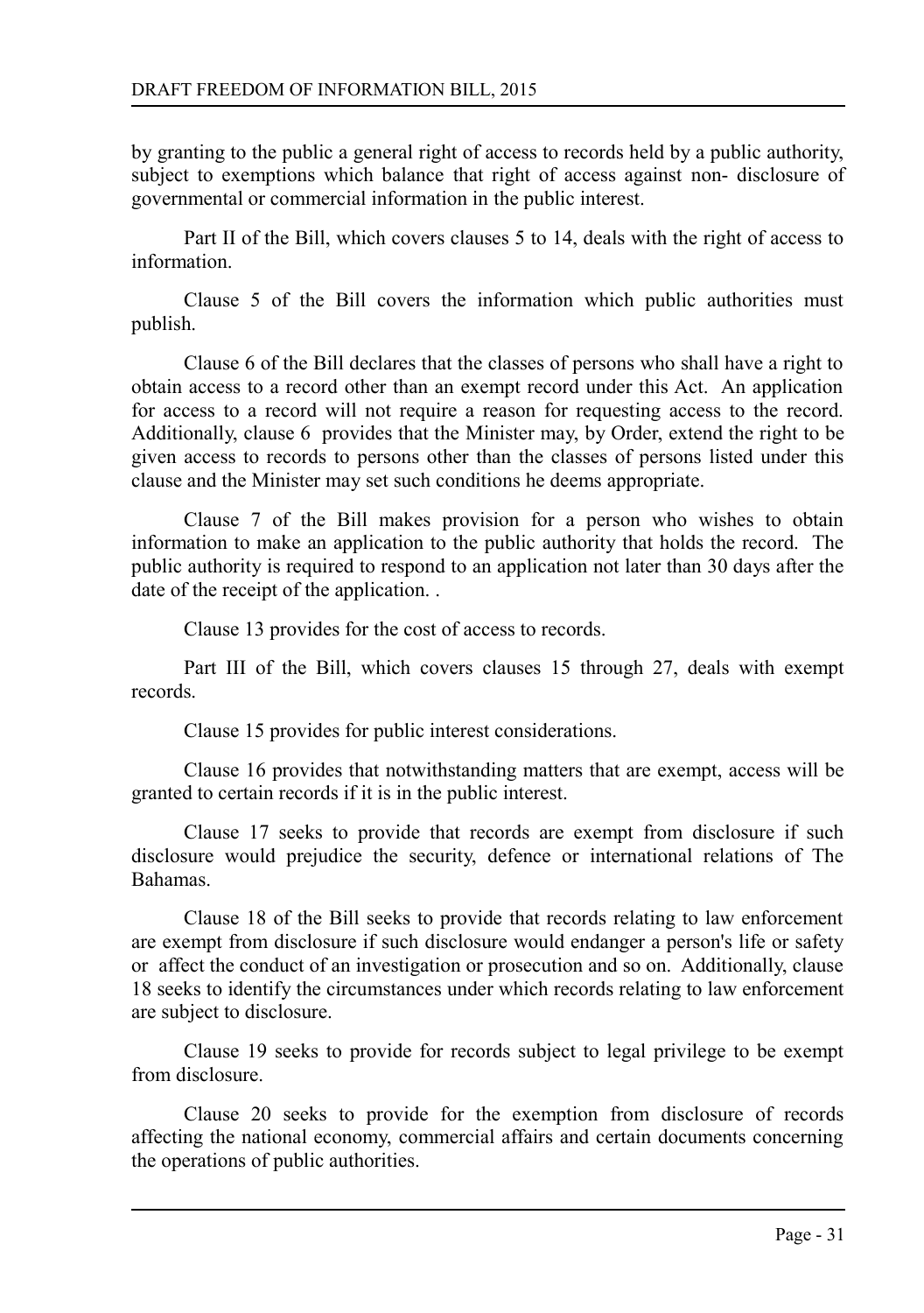Clause 21 of the Bill provides that records revealing the Government's deliberative process are exempt from disclosure. Additionally this clause provides that certain documents that are appended to such records are subject to disclosure.

Clause 22 seeks to provide that a record is exempt from disclosure if it prejudices the effective conduct of public affairs.

Clause 23 seeks to provide that a record is exempt from disclosure if such disclosure would reveal trade secrets or if it contains information concerning the commercial interests of any person or organization and such disclosure would prejudice those interests.

Clause 24 of the Bill seeks to provide that a record is exempt from disclosure if such disclosure would result in the destruction, damage or interference with the conservation of any historical, archaeological or anthropological resources; or any species of plant or any animal life that is endangered, threatened or otherwise vulnerable.

Clause 25 provides for the exemption of records relating to personal data.

Clause 26 seeks to make a record exempt from disclosure if such disclosure would endanger the physical or mental health of an individual or endanger the safety of an individual.

Clause 27 seeks to provide that a public authority shall make its best efforts to ensure that decisions and the reasons for those decisions are made public unless the information that would be disclosed thereby is exempt under this Act.

Part IV of the Bill, which covers clauses 28 through 29, deals with the internal review of decisions of public authorities.

Clause 28 seeks to make provision for application for the internal review of a decision by a public authority.

Clause 29 seeks to establish the procedure for an internal review, which will conducted by the responsible Minister in respect of certain records and in other cases by the chief officer of the relevant public authority.

Part V of the Bill, which covers clauses 30 through 37, deals with the office of the Information Commissioner.

Clause 30 of the Bill seeks to establish the position of Information Commissioner, who shall be appointed by the Governor General acting on the advice of the Prime Minister after consultation with the Leader of the Opposition.

Clause 31 seeks to provide the conditions for the removal of the Information Commissioner.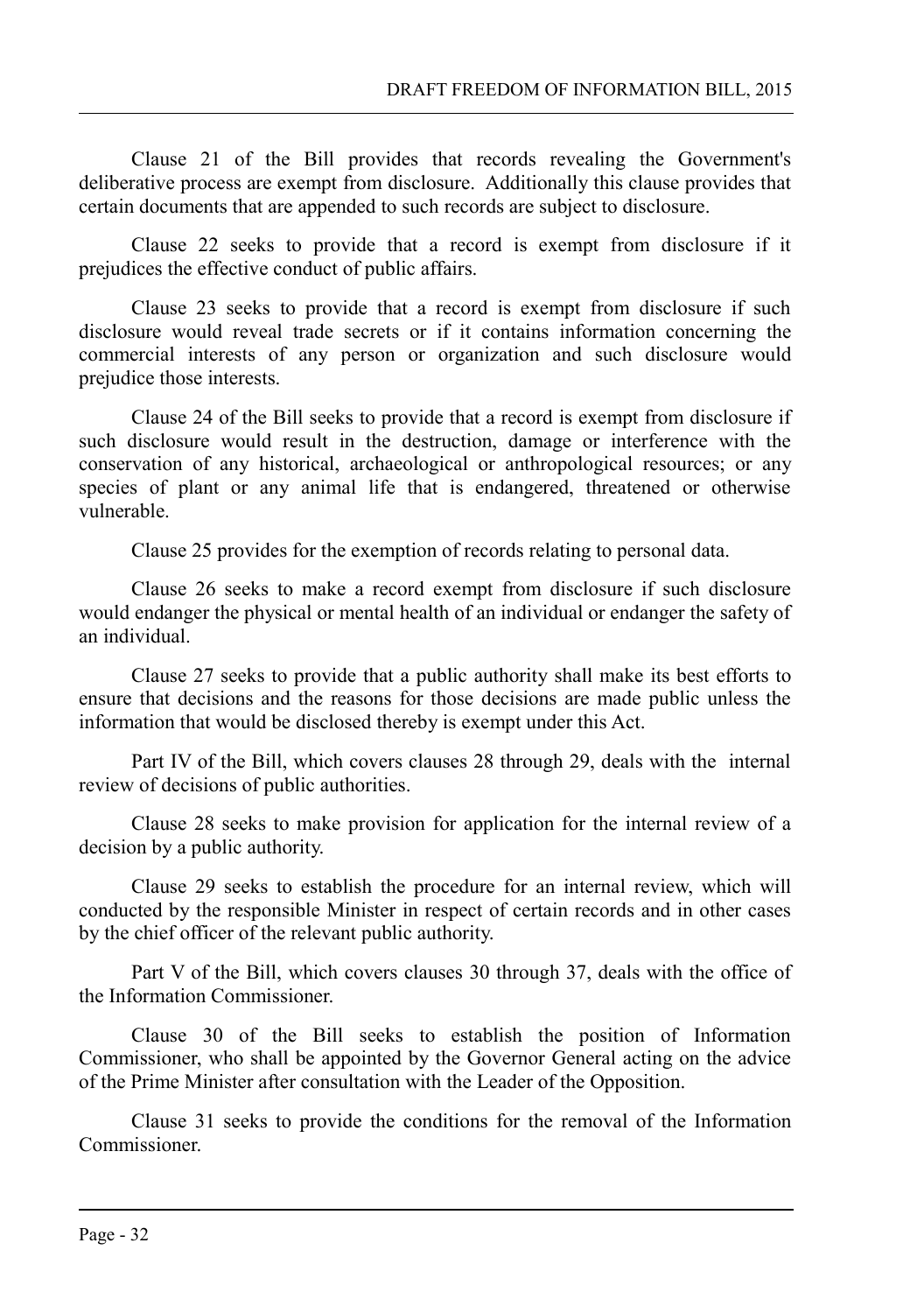Clause 32 provides for the appointment of one or more Deputy Information Commissioners and Assistant Commissioner.

Clause 33 seeks to establish the independence and powers of the Information Commissioner, who shall be responsible to Parliament.

Clause 34 of the Bill provides for the funding of the Freedom of Information Unit.

Clause 35 of the Bill provides that the Governor General acting on the advice of the Public Service Commission may appoint officers and employees as are necessary to enable the Commissioner to perform his functions.

Additional powers and responsibilities of the Commissioner are outlined in clause 36 of the Bill. The Commissioner may hear, investigate and rule on appeals filed under this Act.

Clause 38 The Commissioner and members of his staff are not liable for anything done in the discharge of their functions unless it is shown that the act or omission was in bad faith.

Part VI of the Bill,which includes clauses 39 through 45, deals with enforcement by the Commissioner.

Clause 39 provides that a person who has made a request for a record and has exhausted the internal review procedure may appeal to the Commissioner a decision of a public authority.

Clauses 40 and 41 of the Bill provide for decisions on appeal and for the implementation of the Commissioner's decision respectively.

Clause 42 seeks to empower the Commissioner to conduct investigations, independently of the Minister, including by issuing orders requiring the production of evidence and compelling witnesses to testify.

Clause 43 provides for the Commissioner to conduct an investigation on his own initiative.

Clause 44 provides that a complainant or a public authority may appeal to the Supreme Court for review of a decision of the Commissioner.

Part VII of the Bill, which covers clauses 46 to 50, deals with measures to promote openness.

Clause 46 provides that every public authority will appoint an information manager, who shall promote in the public authority best practices in relation to record maintenance, archiving and disposal and receive requests for records and complaints regarding the performance of the public authority relating to information disclosure.